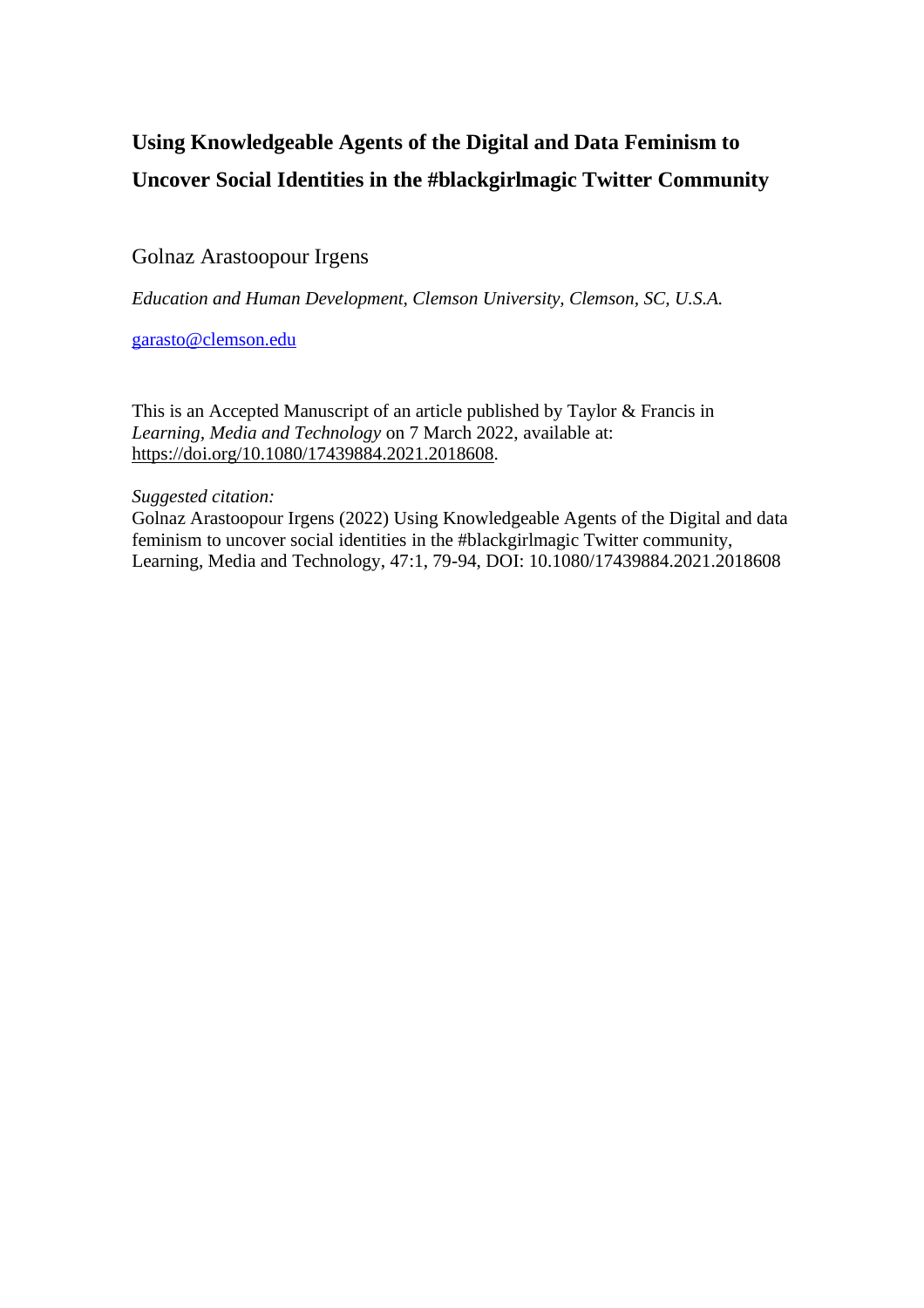# **Using Knowledgeable Agents of the Digital and Data Feminism to Uncover Social Identities in the #blackgirlmagic Twitter Community**

Online spaces have the capacity to be powerful informal learning and identity development spaces for marginalized communities. However, there is still much work to be done to uncover these complex social identities using ethical big data analyses. In this study, I draw on the theory of Knowledgeable Agents of the Digital, data feminism, and critical reflexivity practices to engage with a #blackgirlmagic Twitter dataset from 2016 to 2019. Using Epistemic Network Analysis, findings suggest that the #blackgirlmagic community self-defined their social identities around Black beauty, academic/professional accomplishments, and social justice. Because the women and girls of #blackgirlmagic were agentive in rewriting and sharing narratives of themselves, they were acting as knowledgeable agents of the digital. These findings may be useful for (1) uncovering other instances of knowledgeable agents from non-dominant populations and how they navigate a racialized and gendered society, and (2) providing suggestions for analyzing online big data through an ethical, intersectional feminist lens.

Keywords: black feminist thought, social media, social identity, data feminism

#### **Introduction**

#### *Overview*

Although social media has been shown to exploit human psychology, prioritize corporate interests, and reinforce discriminatory practices, such online spaces have the capacity to be powerful informal learning and identity development spaces for marginalized communities. One example is #blackgirlmagic, which began as a Twitter hashtag and became a social movement. After CaShawn Thompson created the hashtag in 2013, the #blackgirlmagic Twitter community became a representation of how Black girls and women cultivate digital spaces for celebrating each other, providing positive affirmations, and disrupting oppression. Studying digital spaces such as the #blackgirlmagic Twitter community provides stories of the lived racial and gendered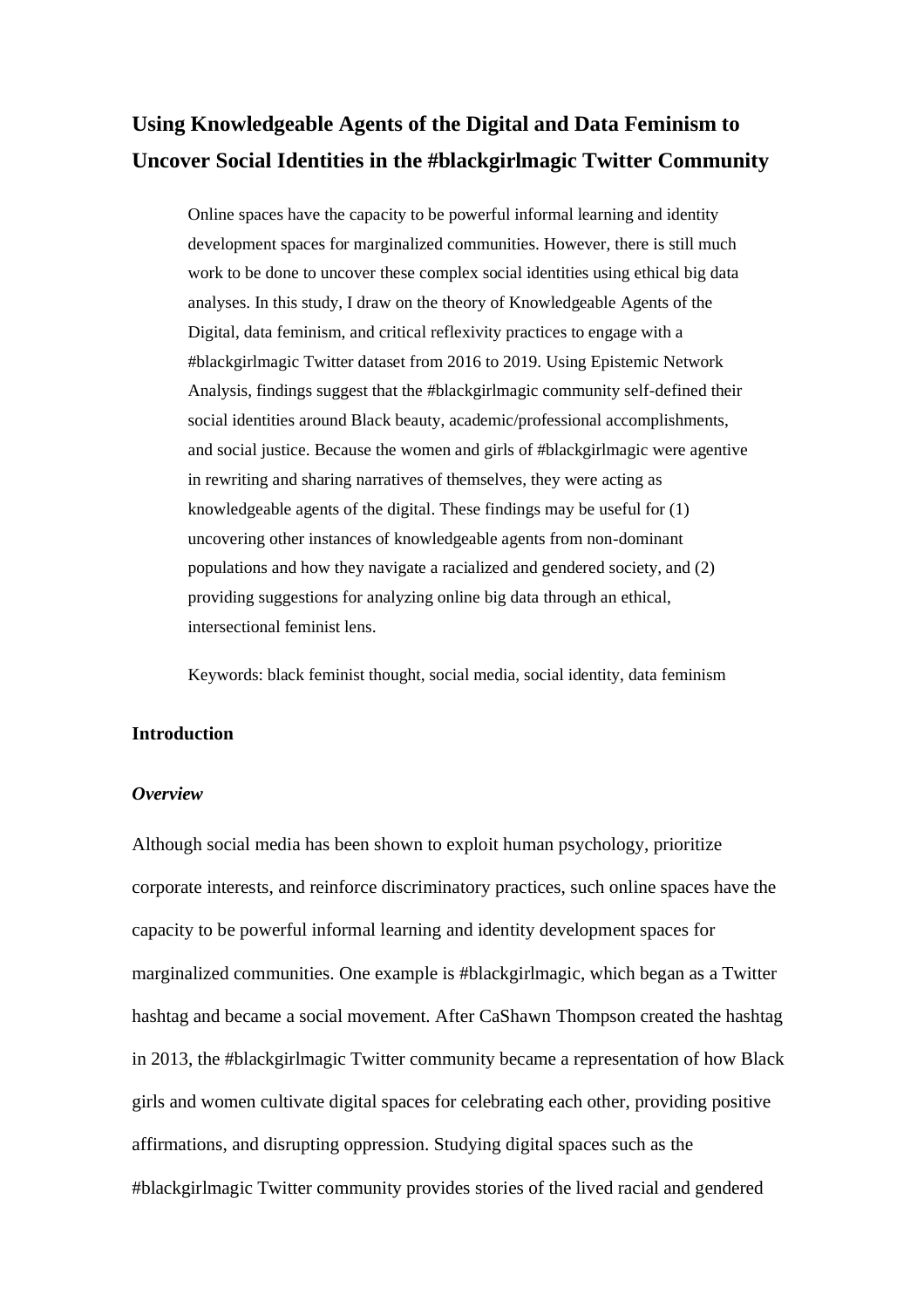experiences of Black women. Such stories inform curricular decisions, research, and policy reports to include the agentive nature of Black women's digital literacies and how they, and potentially other marginalized populations, navigate a racialized, gendered, and classist world (Lewis Ellison 2017).

However, studying digital spaces and analysing the large datasets that are collected from such spaces is a new research area and few resources exist to guide researchers in navigating ethical dilemmas in big data (Corple and Linabary 2020). False assumptions about big data as disembodied, placeless, and deconceptualized contribute to misinformed scientific analyses. Even worse, these perceptions put marginalized populations further at risk by violating their privacy or replicating inequities in terms of obtaining data without regard for the population's goals, histories, and cultures (Mann 2014).

In this study, I discuss converging and conflicting narratives around #blackgirlmagic in academia and popular discourse. Then, I draw on the theory of *Knowledgeable Agents of the Digital* (Lewis Ellison 2017) to engage with a #blackgirlmagic Twitter dataset from 2016 to 2019 using the Epistemic Network Analysis tool (Marquart et al. 2019) and methods inspired by *critical reflexivity* (Corple and Linabary 2020) and *data feminism* (D'Ignazio and Klein 2020). My analysis focused on the social identities that emerged from the language used in tweets and how these identities provided further understanding of Black girls and women as agents of change in digital and non-digital contexts. My research question in this study was, what are the social identities that emerge from the language used in #blackgirlmagic tweets?

#### *#blackgirlmagic Origins, Influence, and Contentions*

The #blackgirlmagic Twitter community began in 2013 when CaShawn Thompson created the hashtag. Since then, over one million #blackgirlmagic tweets have been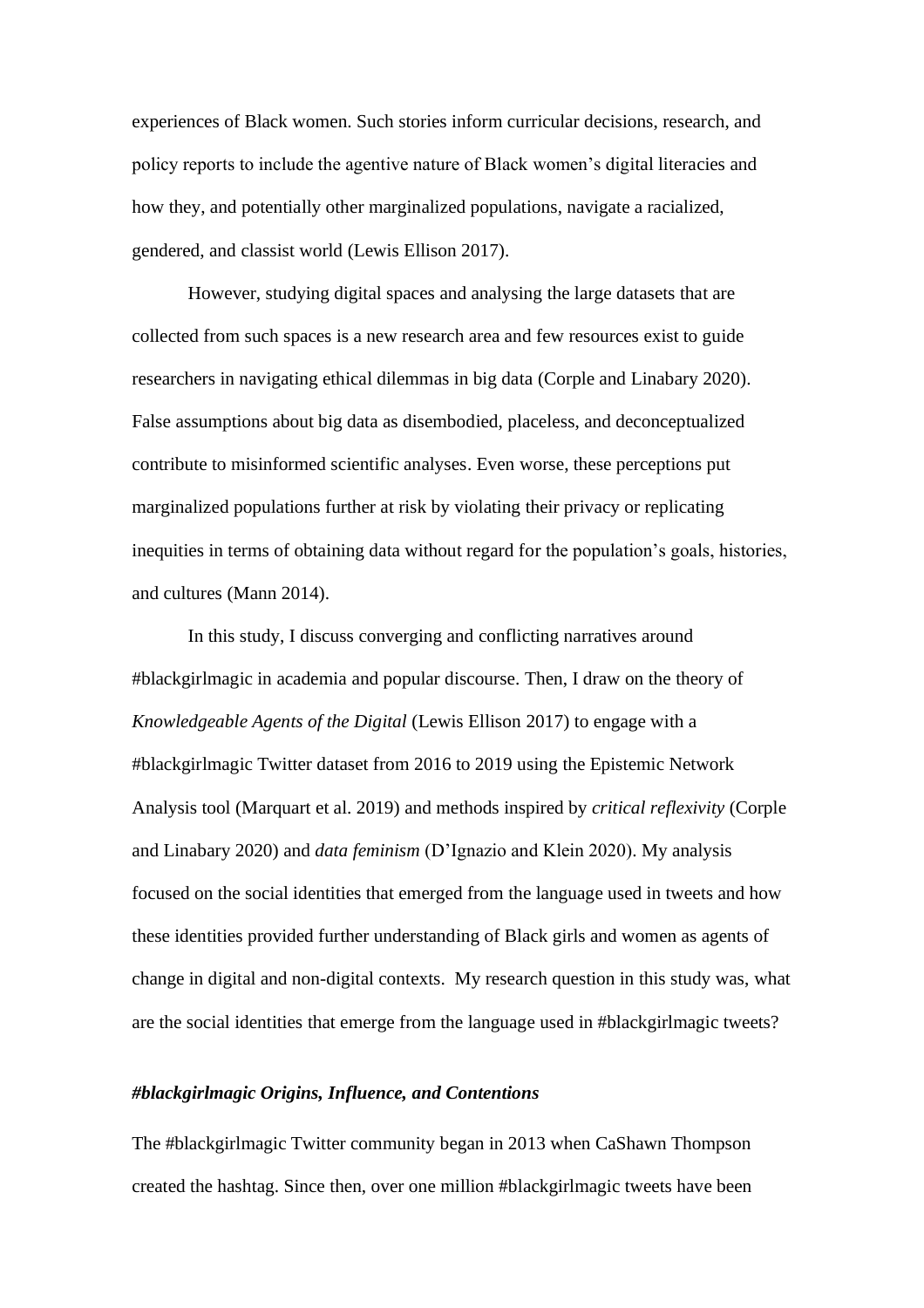posted promoting positive images and achievements of Black women. Thompson explained that she was frustrated by the way Black women were negatively portrayed in the media and wanted to change the narrative (Flake 2017). In an interview with the *Los Angeles Times*, Thompson stated, "I say 'magic' because it's something that people don't always understand. Sometimes our accomplishments might seem to come out of thin air, because a lot of times, the only people supporting us are other black women" (Thomas 2015).

Although the intention of the hashtag was a positive one, conflicting narratives exist in academic and popular discourse. Chavers (2016) warned that the term "magic" suggests that Black girls and women are something other than human and that the term is "constricting, rather than freeing." Chavers maintains that the term perpetuates oppressive images of a "strong black woman archetype," a stereotype that embodies false and harmful ideas such as that Black women feel less pain than others (Foster 2016). Similarly, Adams-Bass and Bentley-Edwards (2020) theorize Black Girl Magic as a coping mechanism for Black girls to navigate the complexities of racism and sexism as adolescents but caution that the public celebration of magic and the social media shorthand may diminish the challenging inequities that Black girls face.

In contrast, nine-year old Donato-Sapp (2020) published an article that contained a poem titled *Black Girl Magic is a Glorious Gift*. Her poem included the phrases "You have Black Girl Magic and then some" and "Knowing how to use Black Girl Magic is the difference between success and failure," suggesting that "magic" is one form of resilience for Black girls drawing on specific cultural knowledge. Donato-Sapp's poem also contains many action phrases such as "Change the things you cannot accept," "Step up and say something," and "The march continues," suggesting that "magic" embodies Black girls as agents of change against oppressive structures.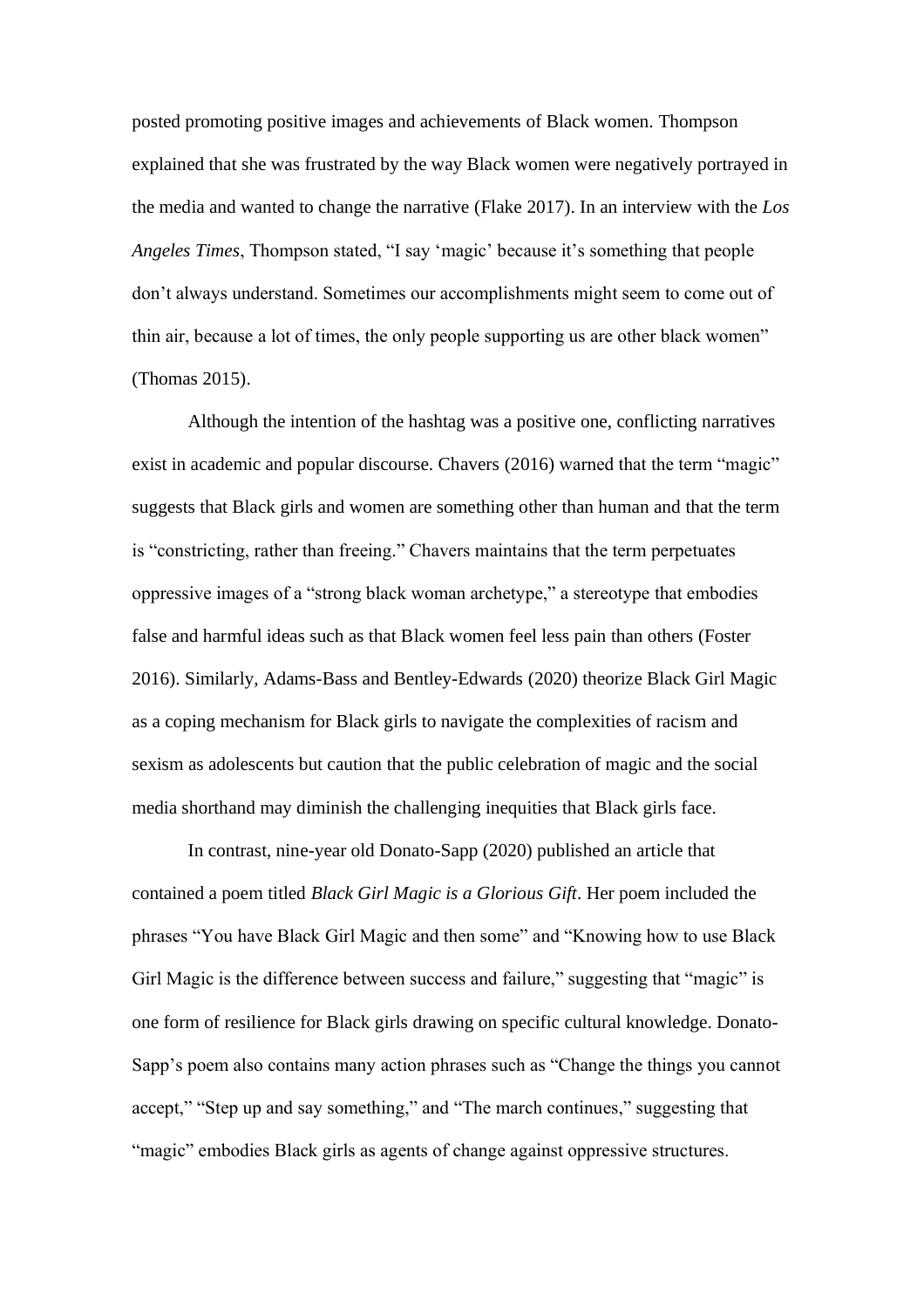Similarly, Ladson-Billings (2017) argues that Black women "are so much more than magic." She claims that "magic" is about Black women's abilities to "feed families, keep roofs over their children's heads, and maintain dignity in the face of a society that despises them for both their race and their gender" (p. 2). She describes the oppression Black women face: "Magic is the ability to persevere despite being rendered invisible. Magic is setting your own standard of beauty while every representation of beauty displayed to you from the time you are a little girl is the antithesis of your skin color, your size, your hair texture, your nose, your lips, and your hips" (p. 3). Toliver (2019) claims that the term "magic" provides a lens for the flexibility and creativity needed to survive various oppressions. Similar to Afrofuturism ideas, "magic" allows imagination around what could have been and could be, to embrace identity fluidity, and to challenge normativity. Taken altogether, the current discourse suggests there is still much work to be done to uncover the complex social identities within the #blackgirlmagic digital space (Hay, Farrugia, and Smith 2018).

#### *Social Identity Development and Hashtag Usage in Digital Spaces*

Social identities are developed collectively from group membership (Tajfel 2010). On Twitter, long-term and sustained use of a hashtag is a way to develop a collective social identity in the digital world across time that can appeal to a population beyond those who use it (Gonzalez 2020). Konnelly (2015) claims hashtags are "crucial arenas in which activists can foster reciprocal ties of solidarity and commitment, clarify their understandings of who they are, what they stand for, and who the opposition is." The use of the hashtag allows users to initiate communication, self-direct the changing collective identity of the group, and promote the perspectives of those who are socially and politically marginalized (De Kosnik and Feldman 2019).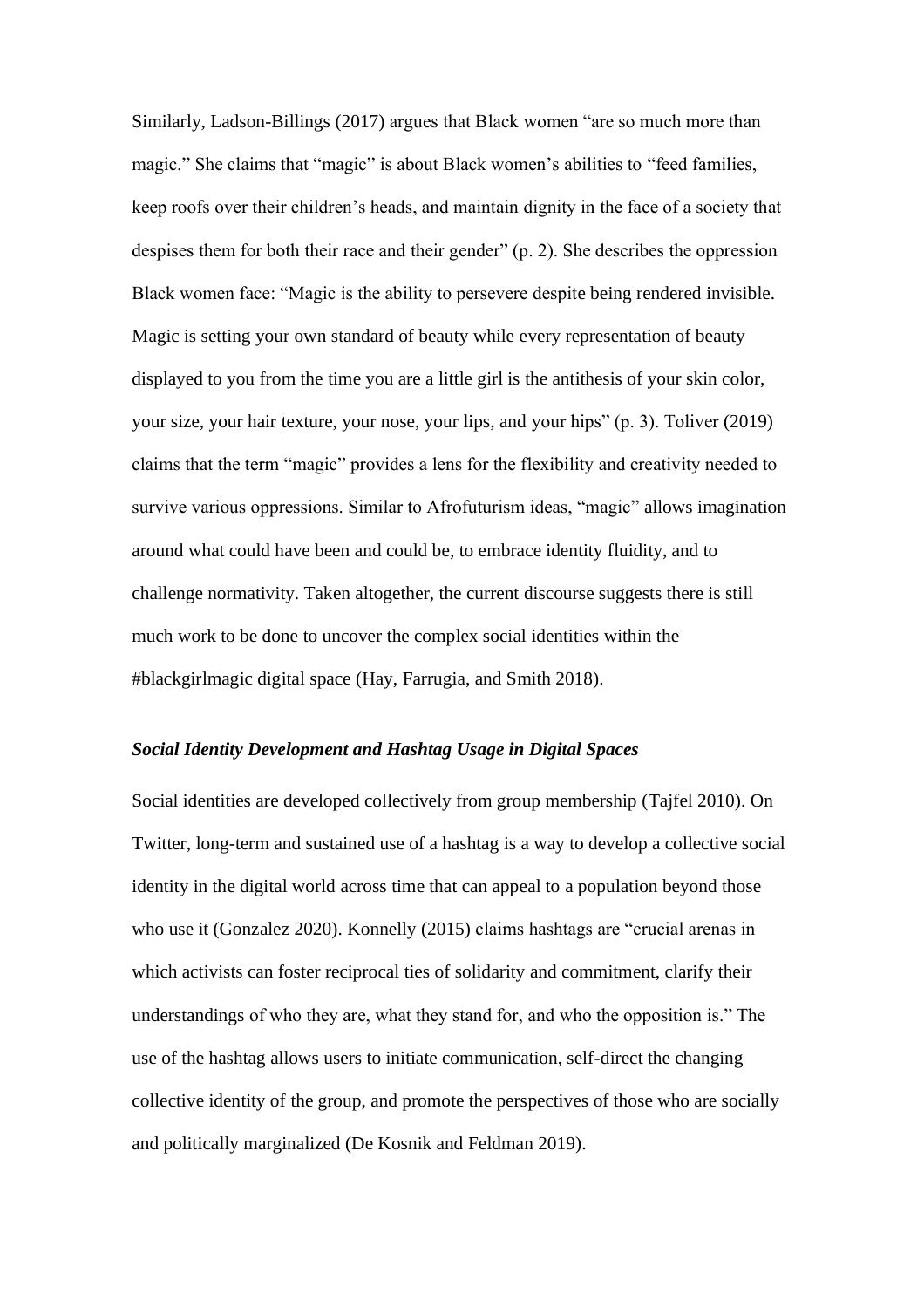For example, hashtag usage on Twitter promotes Black voices and places a stronger focus on Black issues and perspectives (Duthely 2017). In the #blackgirlmagic community, Black girls and women are not only creating and projecting an ideological affiliation but are also discovering, communicating, and sharing ideas with other Black girls and with the public. Thus, the hashtag supports a space for social identity development but also a space in which Black girls and women are sharing and creating knowledge.

#### *Black Feminist Thought and Knowledgeable Agents of the Digital*

Black feminist thought (Collins 2002) privileges Black women's knowledge and represents their experiences as relevant and meaningful against historic and modern oppression. Black feminist research explorations run counter to dominant, White male epistemologies and include core ideas around work, family, motherhood, sexuality, and political activism grounded in Black women's lived experiences. Moreover, Black feminist thought promotes self-definition and self-valuations by African American women through ongoing dialogue, action, and advocacy against oppression. This approach fights against deficit perspectives which assume that individuals have inherent intellectual, cultural, and behavioural deficiencies and ignore the unjust systemic conditions that (re)perpetuate inequities (Gorski 2011). This harmful research perspective reinforces hegemonic structures that privilege a single dominant way of existence. For example, a researcher with a deficit perspective asks questions such as, "*Why don't* Black women do x, y, and z?" In contrast, a Black feminist researcher asks questions such as, "*How* do Black women do x, y, and z?"

Lewis Ellison (2014; 2017) extends Collins's (2002) viewpoint to explore how Black women situate themselves in digital spaces that are fundamentally racialized and gendered. She and others (Lewis Ellison 2019; Lewis Ellison and Solomon 2019)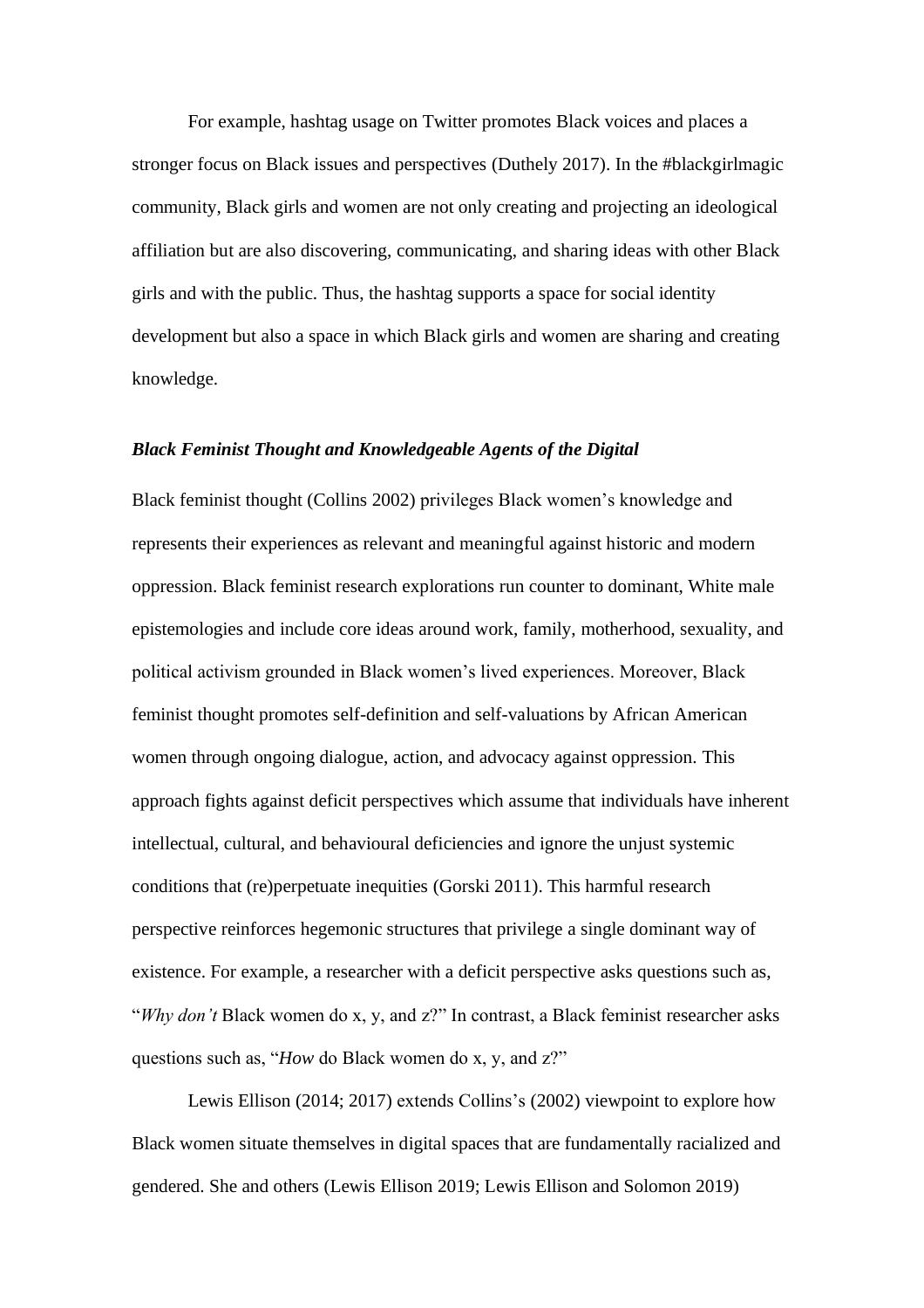embrace *counter-storytelling* as a way to explore and honour Black experiences in the digital world. Counter-stories stand in opposition to dominant stories of privilege, resist and challenge oppression and supremacy, and recognize marginalized voices. Specific to Black women's experiences in digital spaces, Lewis Ellison (2017) proposes that the Knowledgeable Agents of the Digital framework and argues that Black women are agentive in rewriting narratives and images of themselves in digital and non-digital spaces. Her framework consists of seven components: embody self, disrupt oppression/inequities/injustices, possess power/advocacy, make meaning of lived experiences, create intersectional settings race/gender/class, foster agency, and reaffirm/self-define. This theoretical stance can be used to teach race and social justice from a non-deficit perspective and through Black women's digital literacies and experiences. However, in using this framework, Lewis Ellison recommends that educators and researchers be reflexive and think about their own perspectives, how their work matters to Black women, and how their work will shape the portrayal of Black women.

#### *Applying Intersectional Feminist Methodologies to Online Big Data Analytics*

In recent years, feminist researchers have applied reflexive methodologies to online big data and social media datasets. The sheer amount and richness of data captured in online digital spaces provide new insights into how people exist and interact. Morrow and colleagues (2015) argue that as the boundaries between online and offline environments continue to blur, face-to-face data collection is not inherently more authentic or valid than online data. However, new environments for learning and social interaction require a re-evaluation of how online data are collected, handled, and evaluated. For example, although many institutional review boards consider publicly available social media data as non-human subject data, researchers are questioning this conclusion as the data is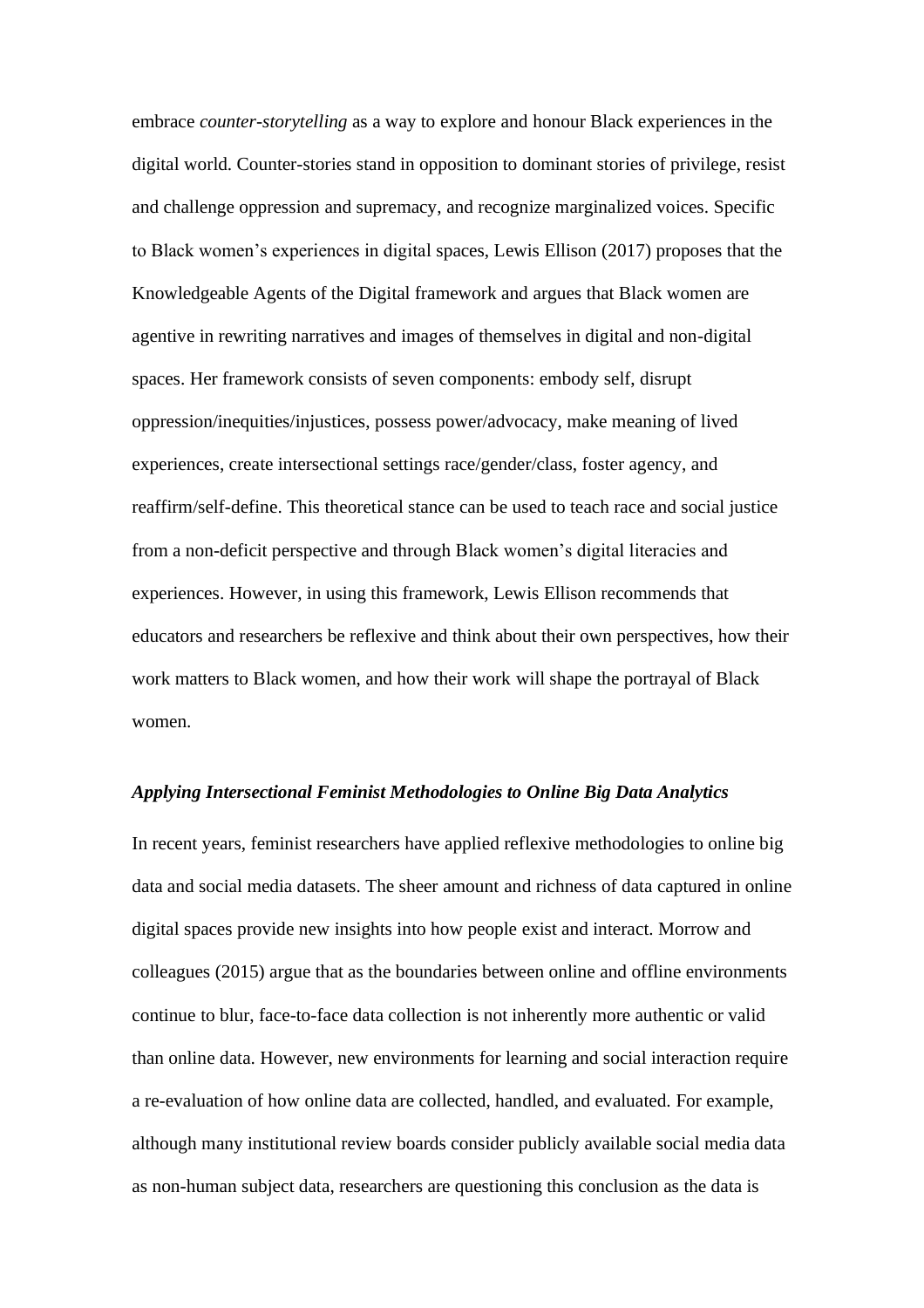inherently produced by and about humans (Zimmer 2010; Metcalf and Crawford 2016; Ravn, Barnwell, and Barbosa Neves 2020).

In particular, Corple and Linabary (2020) reframe digital contexts as situated spaces that are constructed by a web of human bodies, materiality, and power structures. The researcher is also a member of this situated web as they interact with the data created from others in a digital space. Through this interaction, the knowledge constructed by the researcher is obtained through their own lens and is inherently situated within their intersecting identities of race, gender, class, and the research tools they choose to use. Corple and Linabary (2020) argue for researchers to acknowledge this situated and partial "view from somewhere" (Haraway 1988) when conducting science and engage in *critical reflexivity* during big data analyses. Critical reflexivity involves "interrogating the ethical decisions researchers make at each stage of the research process and laying them bare before others" (p 162). The authors suggest that researchers reflect on the accessible nature of online data gathering and the embodied, situated nature of the participants embedded in the datasets. Some practical recommendations include documenting choices about what data are collected, why such data are necessary and ethical to collect, whether there was cleaning of the data and why, and what vulnerabilities the data may produce when analyzed, published, or combined with other data.

Relatedly, D'Ignazio and Klein (2020) present a *data feminism* approach to data science that calls for (1) attending to the oppressive inequities related to data science practices and (2) using data science practices to challenge and change such oppression for marginalized populations. Central to their framework is how categories of race, class, gender, sexuality, class, ability, ethnicity, age, geography, and other identities are interrelated and shape systems of privilege and oppression. This concept of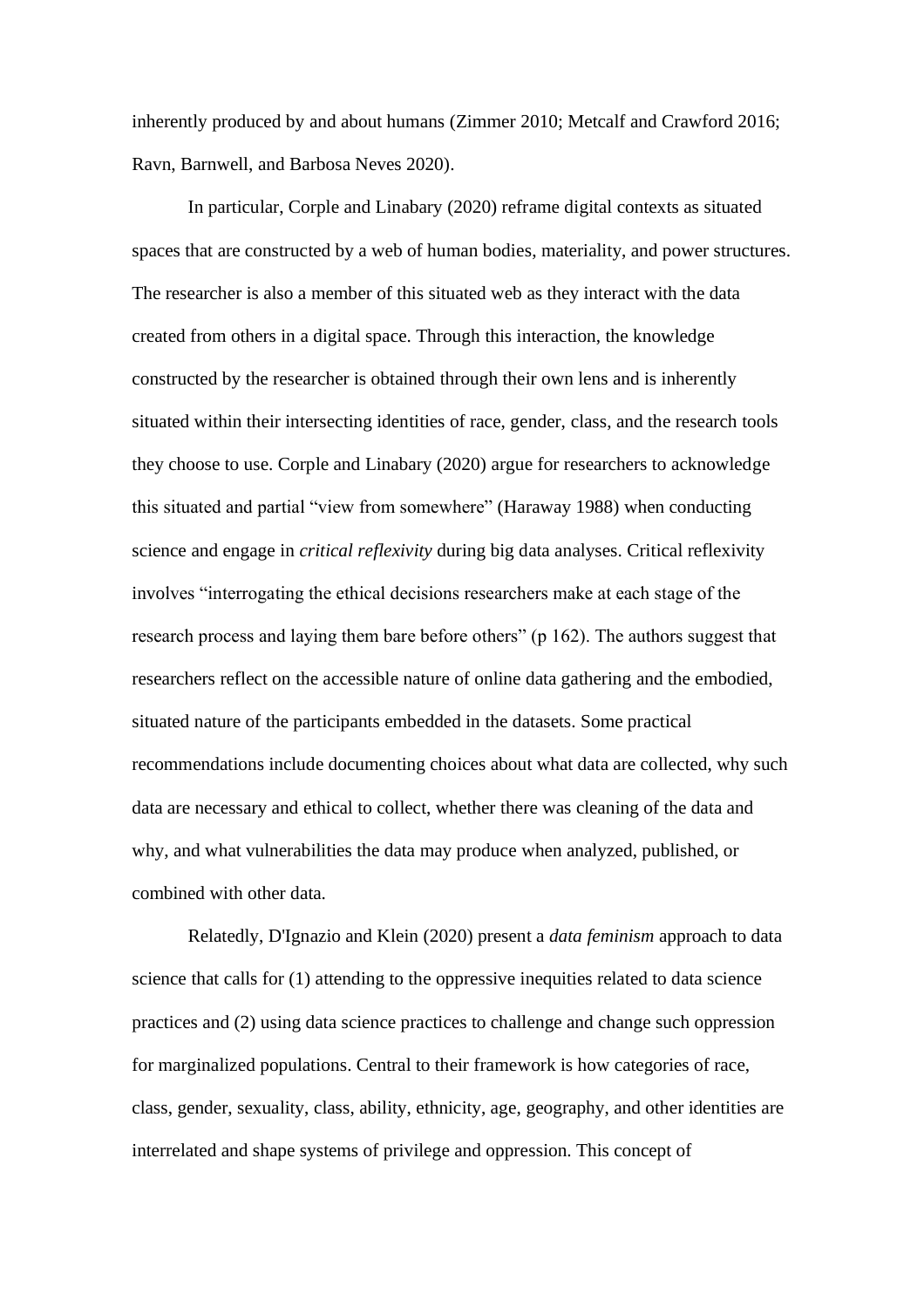*intersectionality* can be used as an analytic tool to understand social inequities through the interactions among various categories of power, as opposed to examining race or gender in isolation (Collins and Bilge 2020). Briefly, the role intersectionality plays in data feminism is to promote data scientist reflexivity in a way that challenges power dynamics and hierarchies, centres humanity and dignity, and breaks down traditional binaries to embrace pluralism and contextuality. This reflection should be made transparent and is one that is continually revisited before, during, and after the big data research project.

In practice, however, the reflexive process of making sense of human-produced online data is complex and riddled with tensions. For example, Patterson (2018) tells her story of analysing video data voluntarily posted by YouTube users and questioning her work along the way. She obtained publicly available YouTube videos to analyse the educational experiences of bi-racial youth. A main tension was that of not being able to speak to and build relationships with the participants in the same way as face-to-face research. Upon reflecting on whether it was ethical to continue the research, she noted, "I had to make a decision about whether or not I was okay with the power dynamics as they were and with my attempts to disrupt them through adoption of a particular theoretical framework that influenced my methodological choices" (p. 762). Although admittedly uncomfortable, Patterson found a way to balance her interests as a researcher with approaches that humanized her participants.

One technique that Patterson applied was to refer to her participants as *informants*. Although the YouTube users made their videos publicly available, they did not consent to participation in the study. Thus, the term informant was more fitting to the ways in which the users were engaged in the study. Another creative practice that Patterson employed was to imagine interactions with her informants. Patterson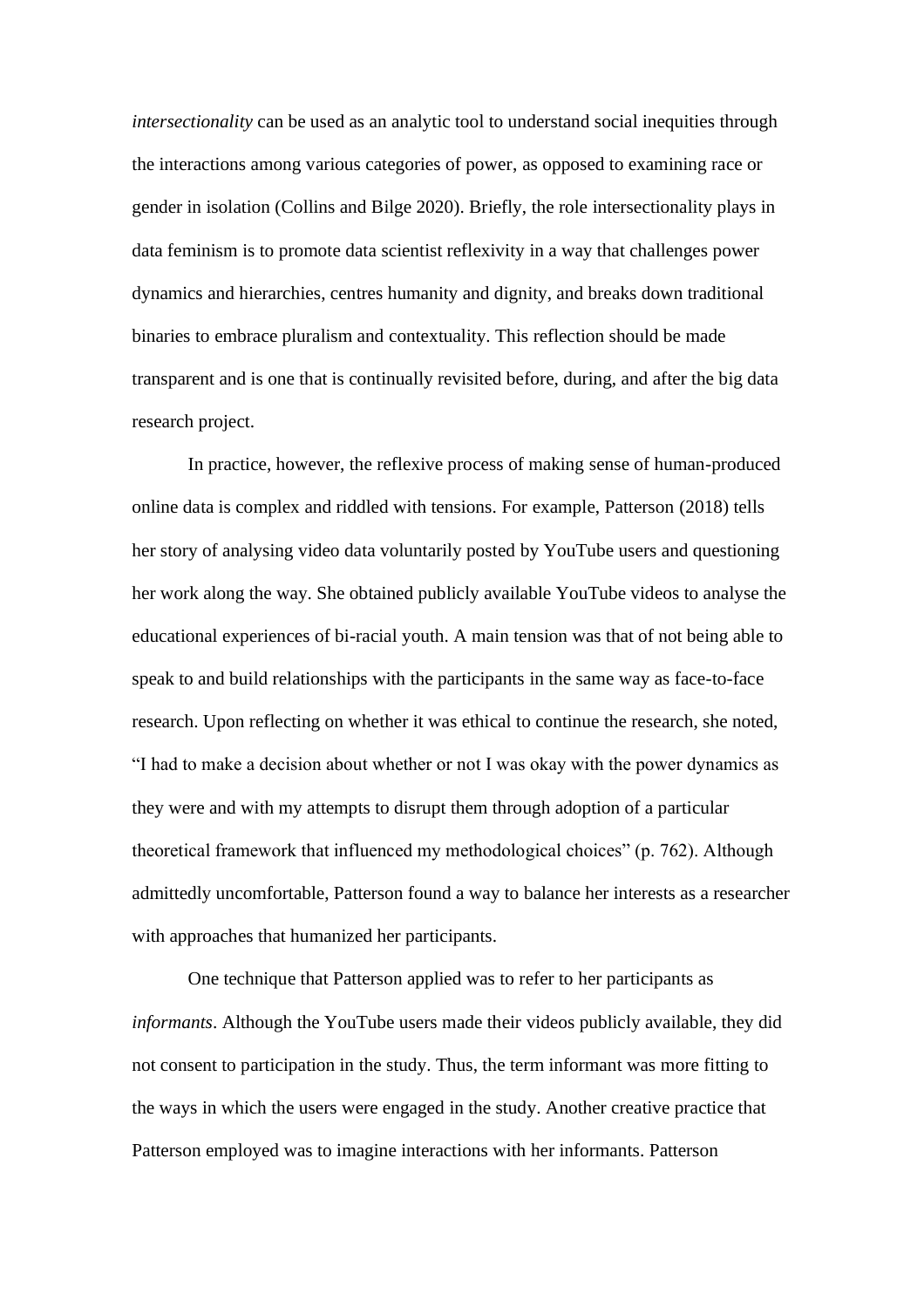described, "I imagined my informants coming alive off of the computer screen and watching me as I paused and rewound their videos over and over… in a quest to add to my understanding of their perspectives" (p. 762). Although she did not interact with her informants in a traditional manner, she interacted with their produced artifacts and engaged in practices that allowed the data to speak to her and for her to speak back to the data. Finally, Patterson felt a different level of intimacy with her informants than with previous participants. In online digital spaces, users may choose to share details that they may otherwise not share in an offline space, supporting conclusions by Morrow and colleagues (2015) that online spaces can be viewed as simultaneously public and private and that this dichotomy breaks down when critically reflecting on online big data analyses.

## **Methods**

#### *Study Overview and Research Questions*

In this study, I used critical reflexivity (Corple and Linabary 2020) and data feminism (D'Ignazio and Klein 2020) to analyse tweets from the #blackgirlmagic community. Because I had no face-to-face interaction with the authors of the tweets, I described them as informants in my study (Patterson 2018). My analysis was framed by Knowledgeable Agents of the Digital (Lewis Ellison 2017) as I explored how Black women were agentive in rewriting narratives and images of themselves in this digital space. My research question that guided this analysis was, what are the social identities that emerge from the language used in #blackgirlmagic tweets?

#### *My Positionality and Relationship with the Research*

Rather than classify myself as an insider or an outsider to the participant group, I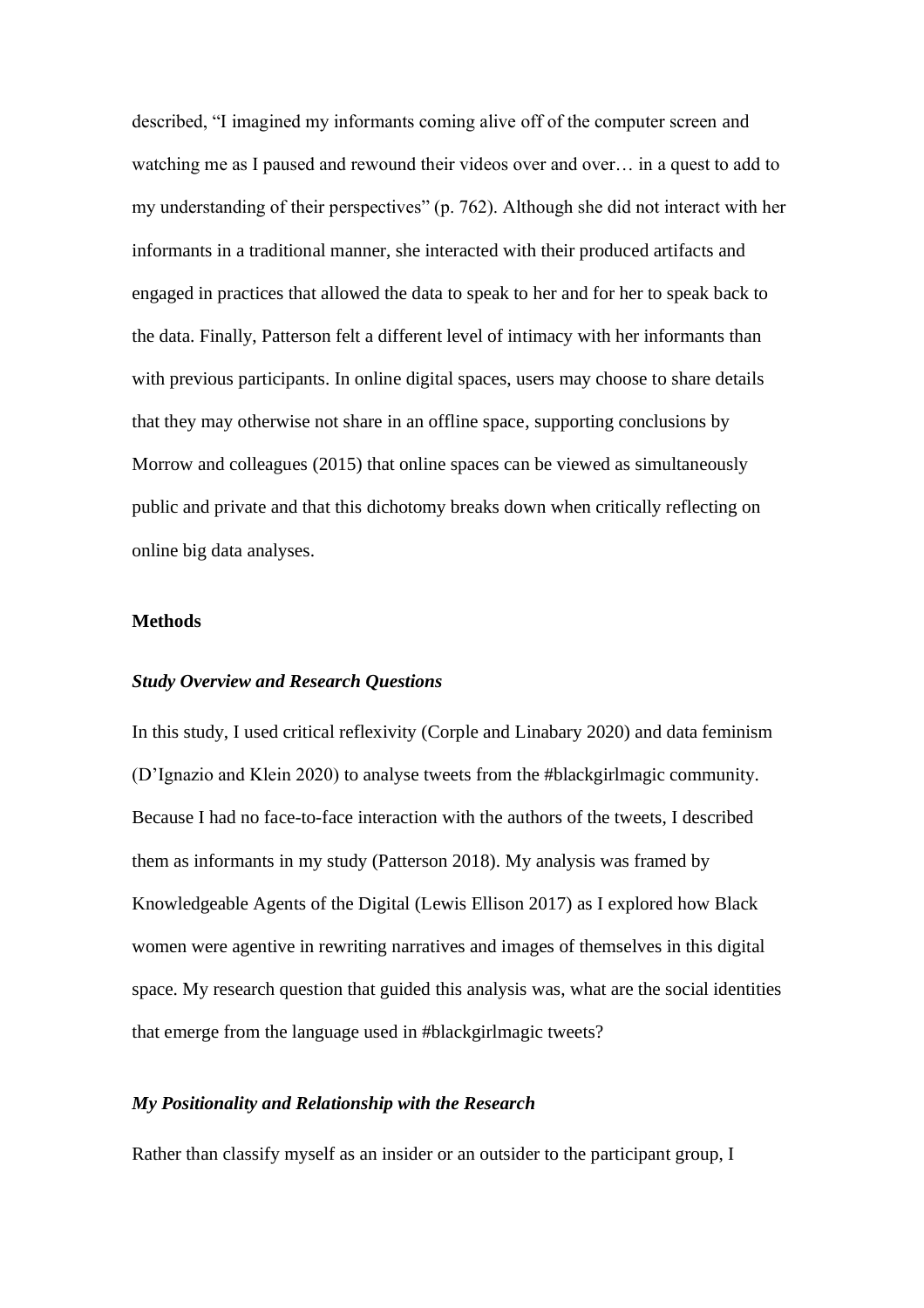rethink the insider/outsider dichotomy as a continuum with multiple dimensions in which the researcher shifts depending on the context (Mercer 2007). In what follows, I describe my identities, ideologies, and experiences that shaped this research.

I am a 36-year-old, upper-middle class, cis-straight, Iranian American woman; I am not Black. I am a Twitter user and have been a follower of #blackgirlmagic for three years, but I have never posted using the hashtag. My choice to conduct this research was influenced by my identity as an Iranian American woman and child of immigrant parents. Although "legally White," Iranian Americans exist on the outer limit of whiteness as our names, languages, cultures, Islamic associations, and brown bodies are othered by European Americans and dominant populations (Maghbouleh 2017). Thus, I have experienced oppression and have felt like an ethno-racial outsider similar to the Black girls and women in this study; however, we are members of distinctive diasporas and have different oppressive histories and experiences.

As a woman in the male-dominated field of computational data sciences, I have experienced subtle and blatant sexism. In my career trajectory, I have had a limited number of mentors and models that fit my lifestyle as a woman and mother. Facing such personal adversities has made me more attune to the broader issues within data science, including unethical digital data collection, digital data privacy violations, and big data algorithm bias and discrimination. Learning about such issues has motivated me to push forward scholarship in ethical data analyses and to promote how big data analyses can support and lift up those who are marginalized. I believe that acknowledging our positionalities, working through tensions, and engaging in reflexive practices facilitates the goal of practicing feminist data science (D'Ignazio and Klein 2020) through situated knowledge and a "view from somewhere" (Haraway 1988).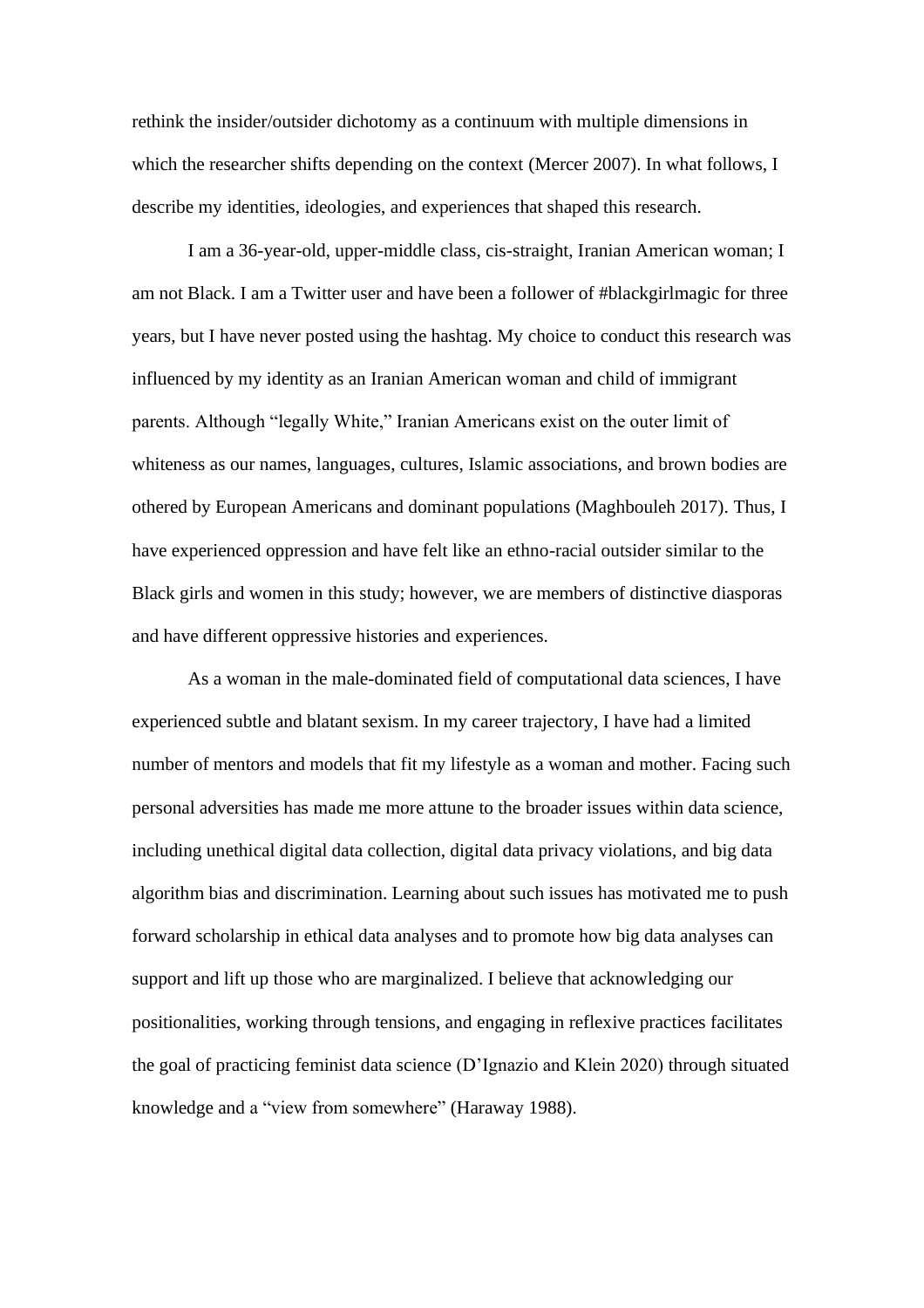#### *Data Collection and Analysis*

Using the Python programming language, I downloaded a package called Twint (*Twintproject/Twint* [2017] 2021), which allows for downloading tweets and other related information. I wrote a programming script to collect all tweets with the hashtag #blackgirlmagic from Twitter, which resulted in a dataset of 846,162 tweets from January 2014 to December 2019. The dataset contained the text of tweets, date, time, usernames, names, number of replies, number of likes, number of retweets, and geolocations. For this analysis, I chose to use tweets from 2016 – 2019 because these years had about 200,000 tweets each year and was when the hashtag gained significant popularity. Before 2016, the total number of tweets per year was less than 20,000 and did not affect the analysis. I cleaned the dataset by removing emojis and html tags from the text of the tweets. The final dataset totalled 808,790 tweets.

To analyse the tweets, I used a thematic analysis and a computational analysis. First, I read through the text of all the tweets and viewed a sample of the links and photos. Based on this initial reading, I determined a set of broad themes (Braun and Clarke 2006). These themes were patterns that were seen over and over again in the data and gave shape to the social identities developing in this Twitter community.

Then, using the R statistical programming language, I computed word frequencies, how often each word appears in the dataset. Then, I identified words that appeared at least 1000 times in the data and went back to the data to read the context of these frequently occurring words. Using R's tidytext package (Silge and Robinson 2016) I also computed a list of frequently occurring bigrams, which are pairs of words that appear together, and a topic analysis, which identifies groups of words that appear used together in the dataset. The bigram and topic analysis allowed me to explore how groups of words were used most often together in tweets.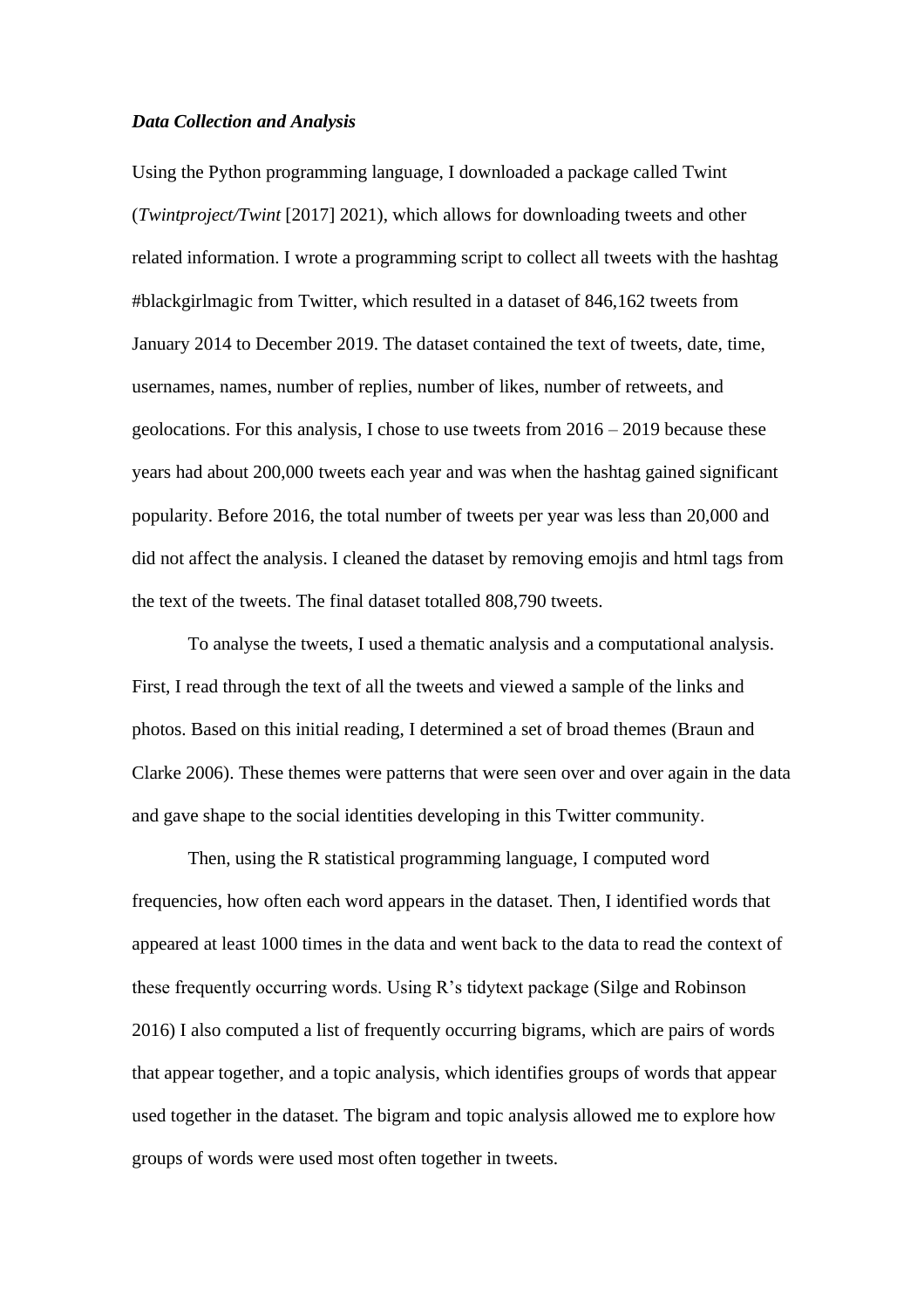Using both the computational analysis and thematic analysis, I determined a set of codes (Table 1) that appeared in the data. Because the dataset contained over 800,000 tweets, I created a list of keywords and keyphrases using regular expressions, a specified pattern that searches and matches words and phrases. I used this list to automate the coding scheme. Each tweet was tagged with one or more codes if a word or phrase matched the given list. I read random samples of tweets that were tagged for each code and revised as necessary to reach theoretical saturation. About 63% of the dataset was coded for the nine codes listed. Not all tweets were coded because (1) sometimes the hashtag was spammed with marketers or bots who posted multiple times, (2) many tweets contained images and limited text, and (3) the keywords and keyphrases were not exhaustive, and although I was thorough in my reading, there were undoubtedly some tweets that went unidentified.

| Table 1. Coding scheme for #blackgirlmagic tweet texts with a subset of keywords or |
|-------------------------------------------------------------------------------------|
| keyphrases that were used to automatically code the dataset.                        |

| Code          | <b>Definition</b>           | <b>Examples of keywords</b> |
|---------------|-----------------------------|-----------------------------|
| Body and Hair | <b>Referencing Black</b>    | makeup, natural hair,       |
|               | women's bodies and hair     | melanin, dark skin, ebony,  |
|               |                             | thick, fro                  |
| Family        | Identifying family          | mother, sister, aunt,       |
|               | members such as sisters or  | ancestor                    |
|               | mothers. Also includes the  |                             |
|               | use of "sister" or "fam,"   |                             |
|               | which may not indicate a    |                             |
|               | blood relationship but a    |                             |
|               | cultural kinship            |                             |
| Economics     | Referencing black-owned     | buy black, marketing,       |
|               | businesses,                 | business, girl boss         |
|               | entrepreneurship, or        |                             |
|               | advertising a product       |                             |
| Academic and  | Referencing an academic     | college student, poet,      |
| Professional  | or professional endeavor or | singer, rapper, education,  |
|               | accomplishment              | phd                         |
| Heritage      | <b>Referencing Black</b>    | Africa, black art, nigeria, |
|               | heritage, for example       | juneteenth                  |
|               | referring to an African or  |                             |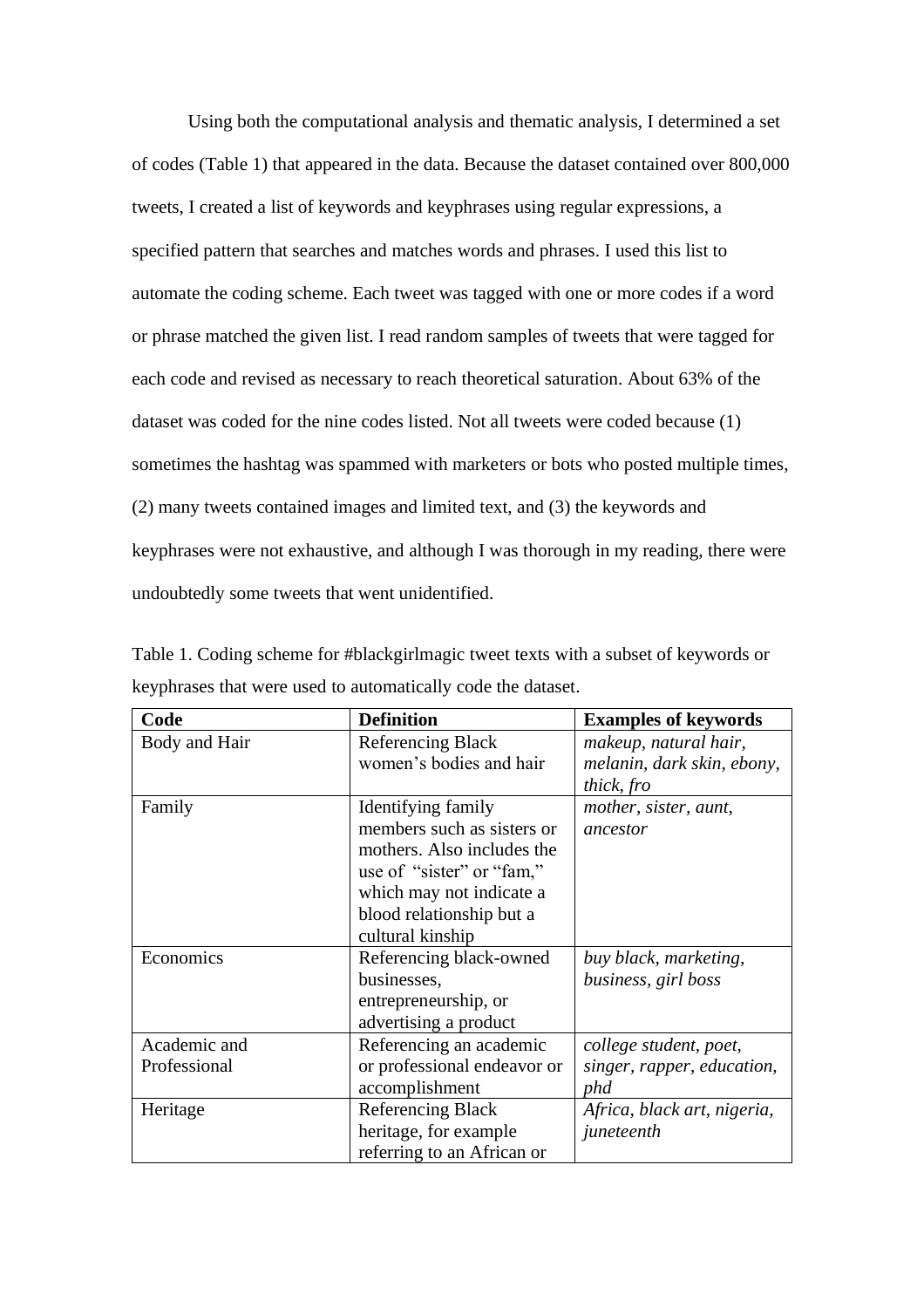|                                   | Caribbean country or to a<br>historic Black event                                                                       |                                                        |
|-----------------------------------|-------------------------------------------------------------------------------------------------------------------------|--------------------------------------------------------|
| Social Justice                    | Referencing injustice<br>towards Black women and<br>men. For example,<br>referring to<br>#blacklivesmatter or<br>#metoo | black lives matter, woke,<br>feminist, racism          |
| Media Figures                     | Referencing a popular<br>Black woman figure in the<br>media                                                             | Beyonce, Issa Rae,<br>Rihanna, Solange, Oprah          |
| <b>Affirmation and Positivity</b> | Words of affirmation,<br>positivity, or celebration                                                                     | excited, fabulous,<br>goddess, joy, flawless,<br>vasss |
| Power and Pride                   | Words of pride, power, or<br>strength                                                                                   | proud, strong, inspiration,<br>strength, star          |

After the dataset was coded for the nine codes, I computed the number of occurrences of each code in the entire dataset to compare the frequencies of all codes. Then, I used Epistemic Network Analysis (Arastoopour, Chesler, and Shaffer 2014; Arastoopour et al. 2016; Shaffer and Ruis 2017) to model the co-occurrences of the codes, which served as a proxy for developing complex social identities. Epistemic Network Analysis (ENA) measures the connections between codes by quantifying the co-occurrence of those codes within a defined stanza. Stanzas are collections of lines such that the lines within a stanza are assumed to be related. Once the size of a stanza is identified, for any two codes, their strength of association is computed based on the frequency of their co-occurrence within each stanza in the dataset. In this dataset, a line was identified as one tweet, and a stanza was identified as all the tweets by one user in one day. Each stanza was then modelled as a node-link network visualization in which the nodes represented the codes, and the weighted links represent how many times codes co-occurred together (See Arastoopour Irgens et al. 2020 for a mathematical explanation on how the weighted links are calculated). In this study, I accumulated all the stanzas together to create one network visualization that represented a summation of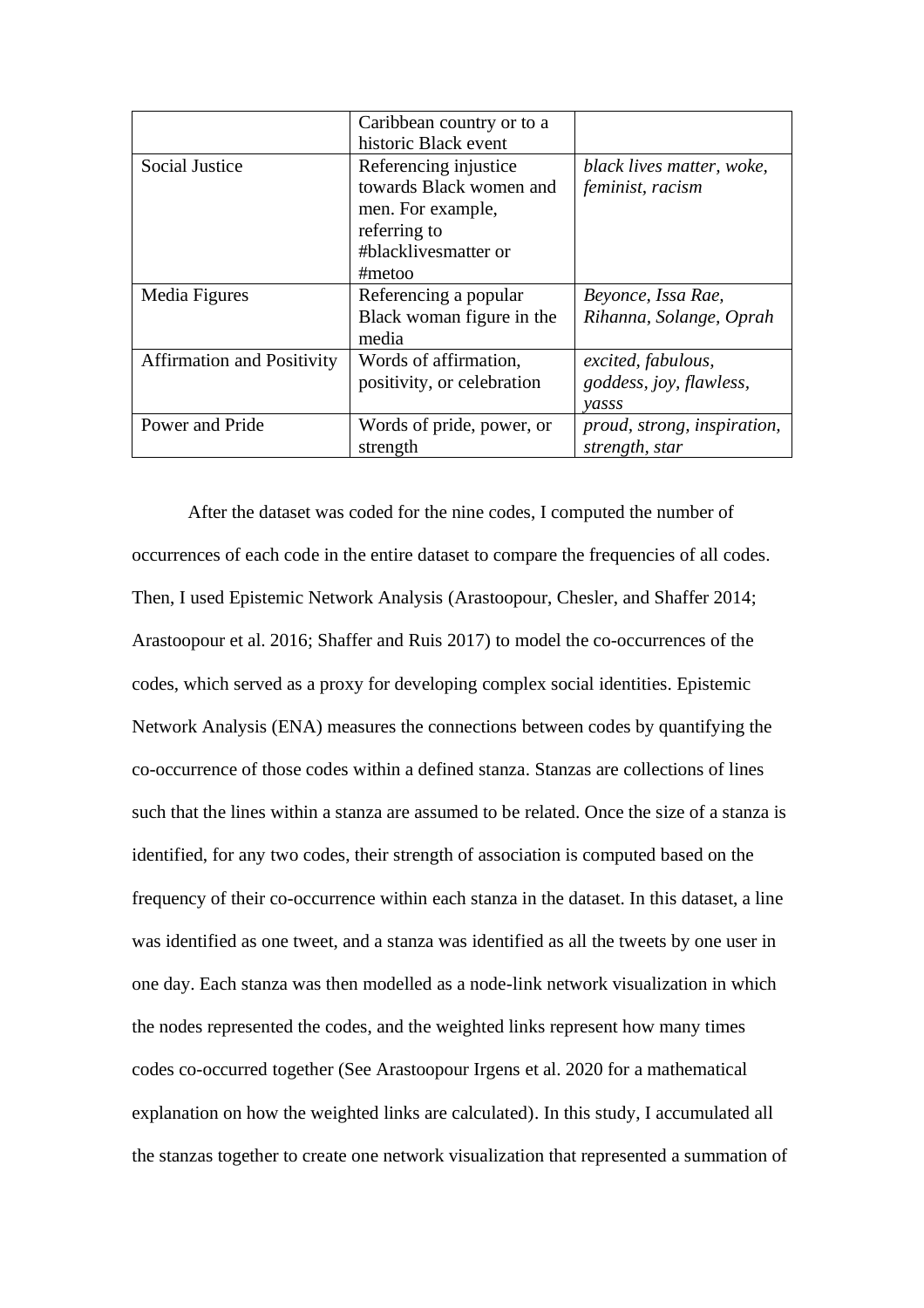all the tweets in the dataset to measure the collective social identity of the users of the hashtag.

The ENA tool (Marquart et al. 2019) allows the researcher to visualize large sets of coded qualitative data to understand the relationships among the codes, not just examine the codes in isolation. Thicker links in the weighted network represent codes that co-occur often, and thinner links represent codes that co-occur less often. These networks reveal macro-level interpretations of the relationships among the coded data. At the same time, ENA provides a micro-level interpretation, as the researcher can identify which utterances contributed to the formation of that link. By viewing exactly where the discourse data contributes to the visualization, the researcher can "close the interpretative loop" between the qualitative and quantitative approaches (Shaffer 2017). Because of this integrated approach, the researcher can reflect on discourse data in new ways and augment their analysis to tell participant stories that they could not tell before without the ENA visualizations (Arastoopour Irgens 2019).

#### *Data Ethics and Privacy*

Because I did not have permission from the Black girls and women of #blackgirlmagic on how to use their tweets, I chose to not provide searchable information about the users, such as direct quotes or usernames. I did not want to put a vulnerable population further at risk for surveillance or harassment. Thus, to represent my findings without compromising the safety of my informants, I selected representative elements from all informants and composed a blended representation of the tweets. I employed Markham's (2012) method of creating *composite accounts* to convey my knowledge and analysis of the tweets while protecting the privacy and anonymity of the users of the #blackgirlmagic hashtag.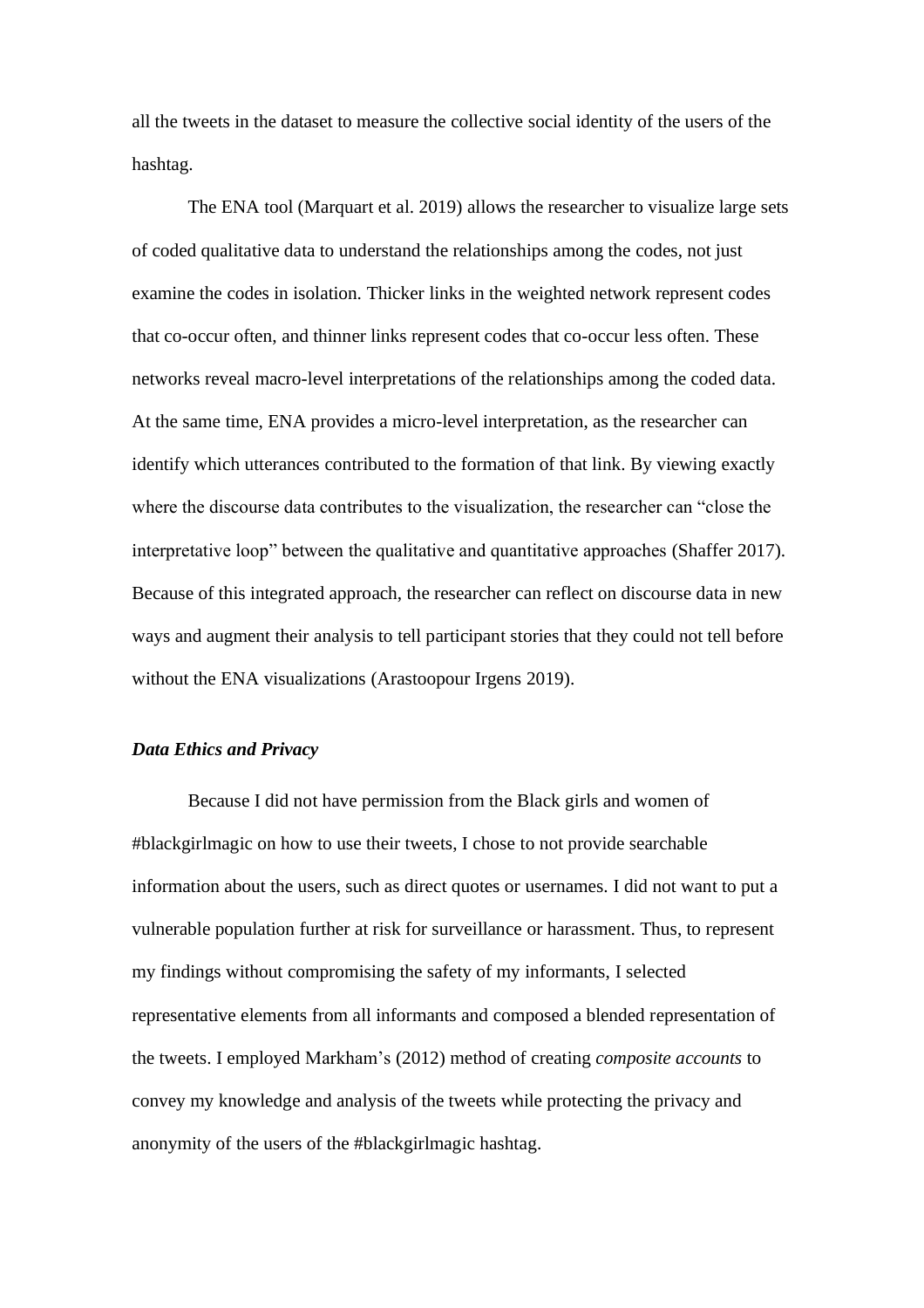#### **Results**

### *Occurrences of Codes Over Time*

The most frequently occurring code in the tweets was *body and hair* occurring 258,410 times or in 32% of the tweets (Figure 1). This was closely followed by *affirmation and positivity* occurring 237,415 times or in 29% of the tweets. *Power and pride* occurred about half as often as *body and hair* and the remaining codes occurred in fewer than 100,000 tweets, which was less than 12% of the tweets.





#### *Investigating Social Identities Through the Co-occurrences of Codes*

Although *body and hair* and *affirmation and positivity* were the most frequently occurring codes, the network analysis showed that the codes co-occurred together in different patterns. Three of these co-occurrences were the most prominent according to the qualitative and network analyses, and they occurred around bodies and hair,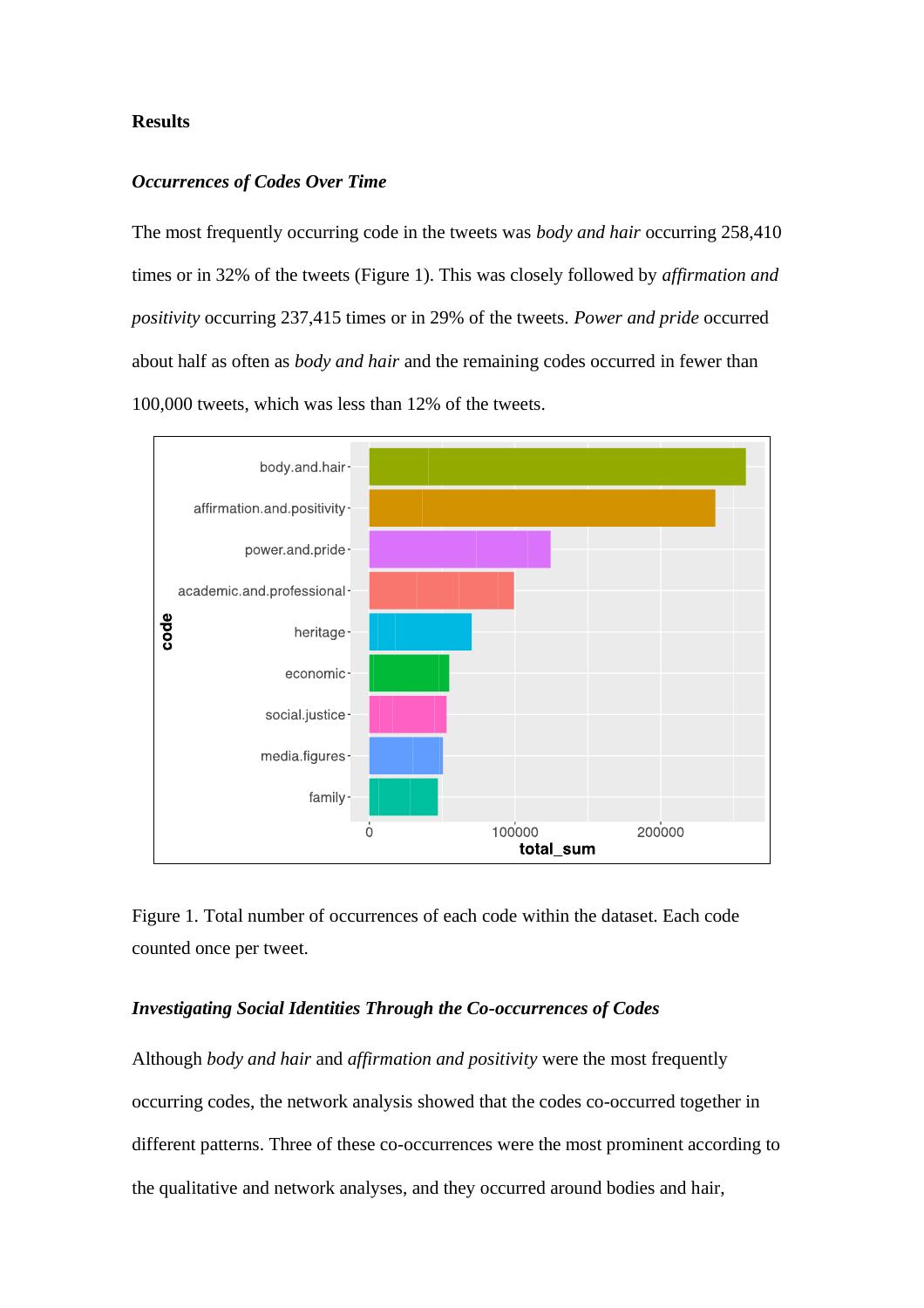academic and professional accomplishments, and social justice.

# *Pride and Love around Physical Appearances: Co-occurrences with Black Bodies and Hair*

The top three strongest connections occurred among body and hair, affirmation and positivity, and power and pride (Figure 2). These tweets typically contained Black girls and women posting photos of themselves or of others. In fact, 70% of tweets that were coded for body and hair featured a photo uploaded to Twitter or linked to Instagram. These tweets generally featured a celebration of Black bodies with a focus on hair, skin, and clothing.



Figure 2. Average network across all four years of tweets highlighting the triangle among body and hair, affirmation and positivity, and power and pride. Numeric weights for the selected links are displayed and stronger links are visually represented with thicker and darker lines.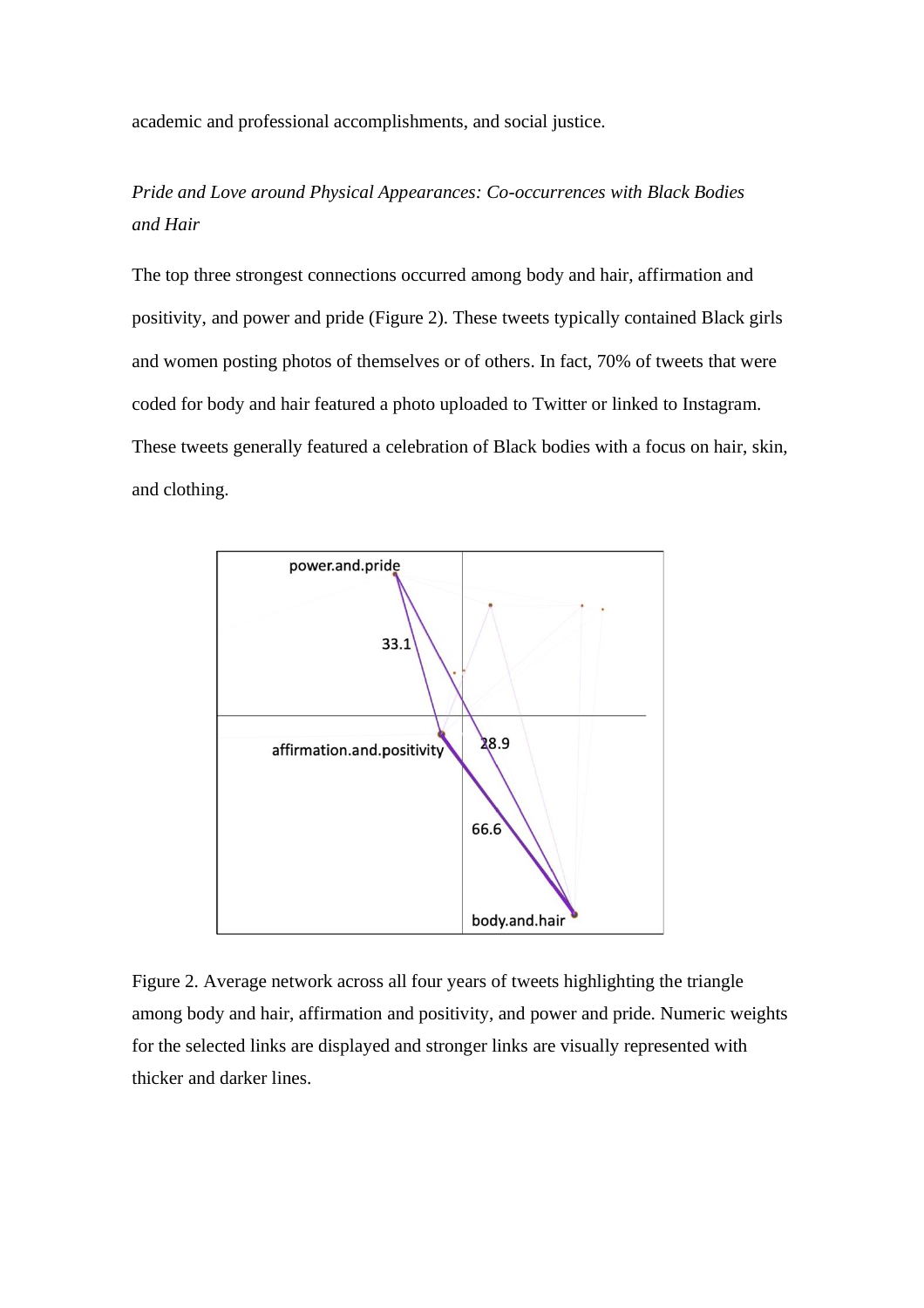These three codes centred on celebrating particular aspects of Black women's bodies such as dark skin, Black hair and hairstyles, and African or African American cultural clothing. Tweets that celebrated Black beauty often featured a photo of the user with the hashtags #melanin or #melaninpoppin indicating a celebration of dark skin tones. These tweets also included the hashtag #natural or #naturalhair indicating the celebration of Black women's hair that is natural or untreated.

Although the tweets celebrated Black hair, they also addressed some tensions related to dominant ideologies. For example, one tweet featured a photo of a Black woman in a traditional African headdress, earrings, and sandals with a celebratory message about her physical appearance. Some users used the hashtag #BlackISBeautiful*,* emphasizing the "is" in "black is beautiful," suggesting a counternormative statement as if they were arguing with dominant ideologies around beauty. Similarly, other users celebrated their natural hair with pride and strength using hashtags such as #queen and #strongwomen, but at the same time acknowledged the struggle of natural hair being pitted against an impossible dominant standard of White beauty. These women admitted that as much as they feel strength in embracing their natural hair, they struggle with such ideas when faced with a dominant standard.

Thus, this first and most common social identification in the #blackgirlmagic Twitter community was *pride and love around physical appearances*.

# *Pride and Love around Accomplishments and Roots: Co-occurrences with Academic and Professional Accomplishments*

A second social identity centred on academic and professional accomplishments (Figure 3). The strongest connections to this code were again, body and hair, affirmation and positivity, and power and pride, but heritage also played a role in this collection.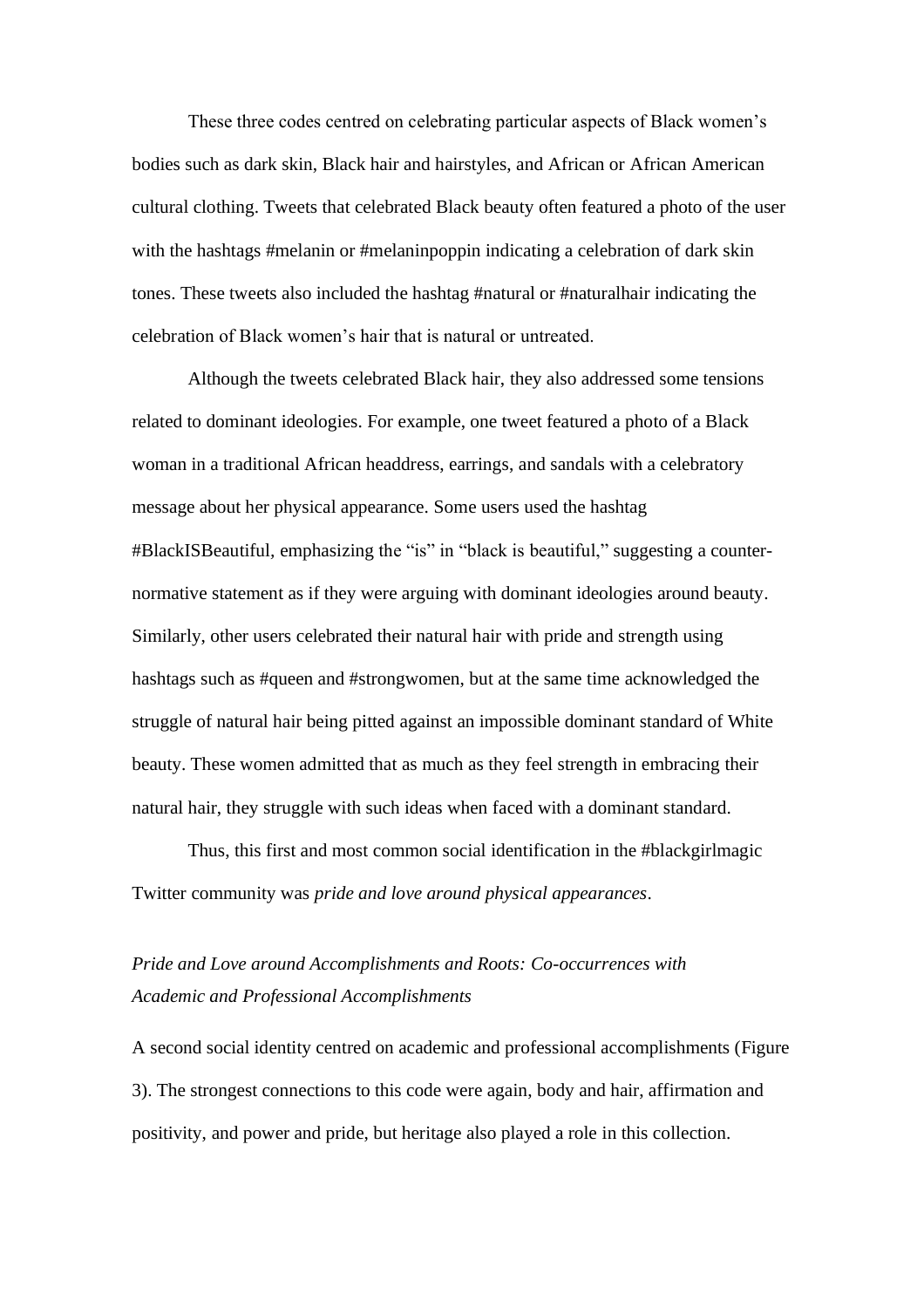

Figure 3. Average network across all four years of tweets highlighting connections to *academic and professional.* Numeric weights for the selected links are displayed and stronger links are visually represented with thicker and darker lines. A large dot is placed at the *academic and professional* node to highlight connections to this code.

These tweets promoted a Black woman's academic or professional success in addition to acknowledging beauty about their physical appearance. This reoccurring idea represented Black women as simultaneously intelligent, successful, and physically attractive. For example, one user tweeted about the success of a woman in engineering while also indicating she was a beautiful Black woman. Another user expressed her pride for both college graduation day and her natural curly hair that she styled to celebrate this particular milestone using the hashtag #proudofmyself.

Some users connected to Instagram to promote their fashion blogs, poetry collections, or fitness businesses that focused on Black beauty and heritage. For example, artists posted photos of their photography artwork, including self-portraits with stylized colours that proudly feature natural curls. These artists also celebrated their artwork in the form of painted sneakers, hats, and fashion prints inspired by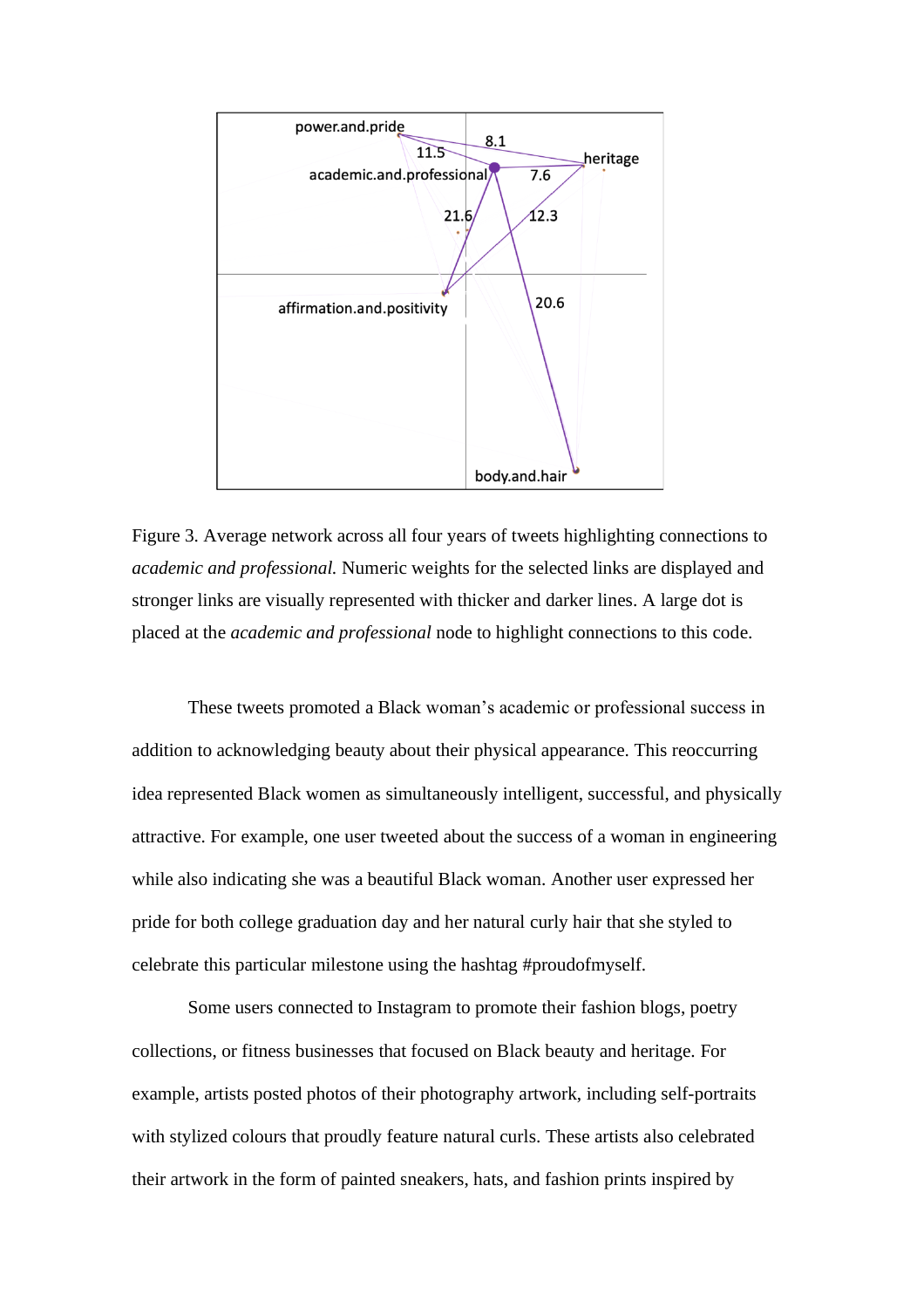Caribbean and African cultures. Hashtags associated with these tweets included #naturalhair, #blackqueen, #blackbusiness, and #artist.

Other artists posted modern portraits of Black girls. These artists used hashtags such as #blackgirlmagic and #drawingwhileblack. Other users who followed such artists provided positive feedback, commenting on the talent of the artists and also the beauty of the Black bodies highlighted in the artistic creations.

Thus, a second social identification in the #blackgirlmagic Twitter community was *pride and love around accomplishments and roots*, revealing academic and professional successes grounded in pride, love, and African heritage.

# *Fighting Racial/Gender Oppression and Celebrating Advocacy: Co-occurrences with Social Justice*

In addition to being a space to celebrate Black women's beauty and accomplishments communally and publicly, the #blackgirlmagic community was also a space in which Black women confronted oppressive paradigms. The co-occurrences that supported the disruption of oppression were between social justice, body and hair, affirmation and positivity, power and pride, academic and professional, and heritage (Figure 4).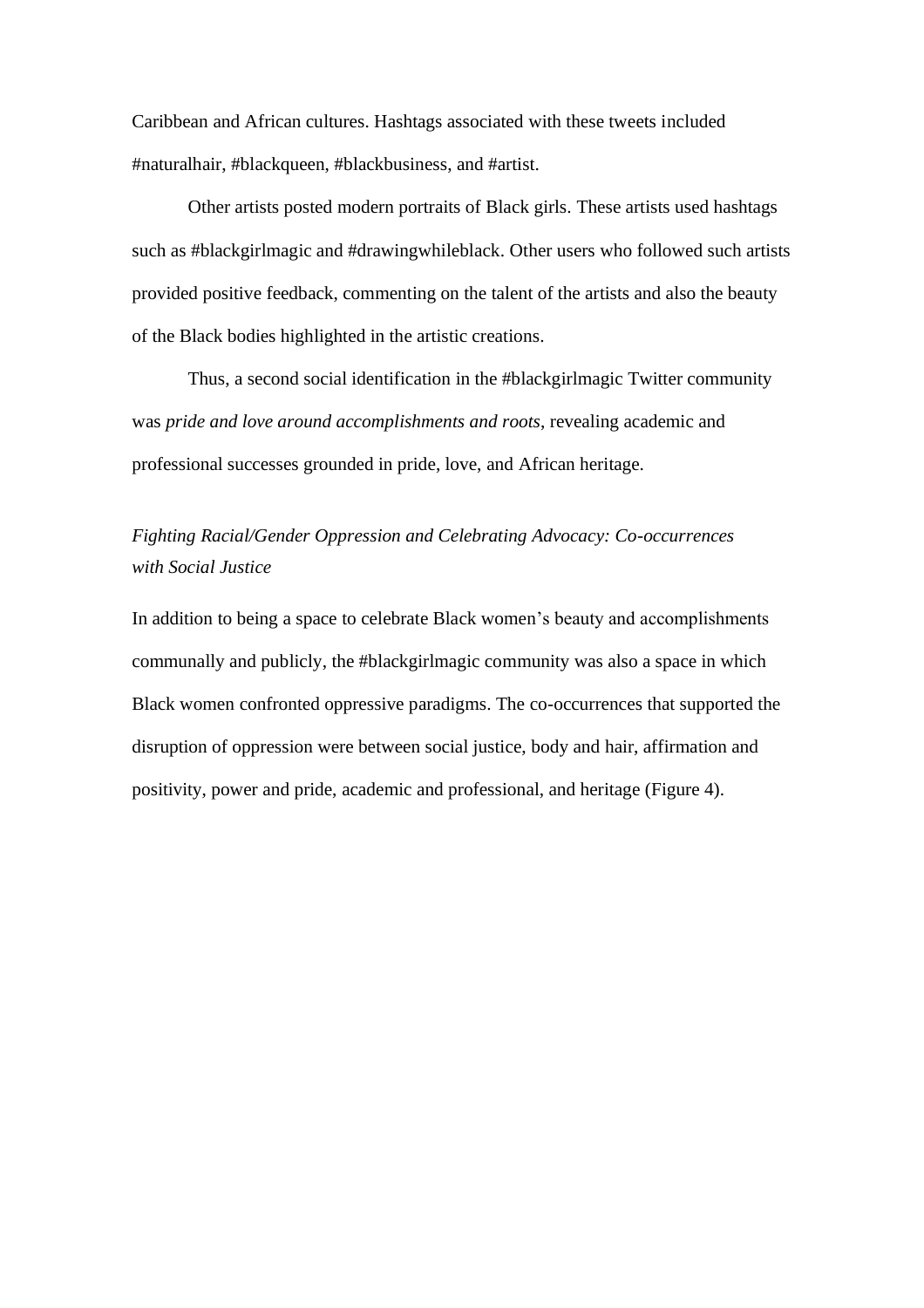

Figure 4. Average network across all four years of tweets highlighting connections around social justice. Numeric weights for the selected links are displayed and stronger links are visually represented with thicker and darker lines. A large dot is placed at the social justice node to highlight connections to this code.

Such tweets centred on drawing attention to the discrimination and racism that Black women face in various contexts. Some users posted videos of spoken word poetry. Confidently using African American vernacular, these artists criticized popular negative conceptions of Black women and promoted Black women's physical beauty and professional accomplishments.

Tweets in this category also supported Black Lives Matter movements and protests about violent attacks against Black people in the U.S. The tweets that used #blacklivesmatter and #blackgirlmagic included descriptions of Black girls and women's mistreatment in historic and recent contexts. Examples included the Sixteenth Street Baptist Church Bombing that took place on September 15, 1963, in which four young Black girls were killed, and the killing of Breonna Taylor on March 13, 2020. Some users quoted famous Black rights advocates, such as the protest chant attributed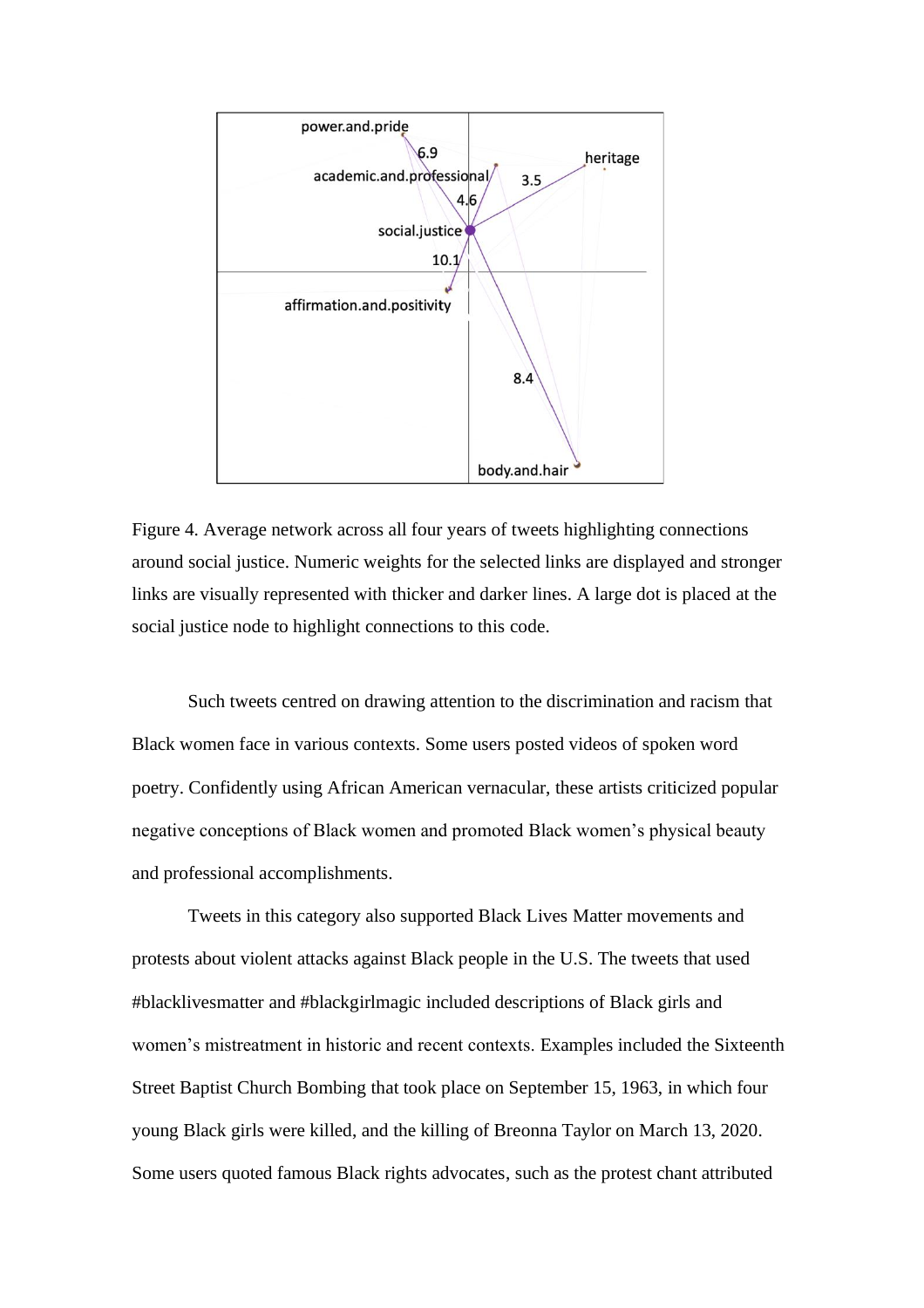to activist Assata Shakur: "We have nothing to lose but our chains." This quote was likely used to reference the chains that Black people historically were forced to wear in times of slavery and the metaphorical chains that Black people currently wear in terms of modern forms of oppression.

Some tweets expressed frustration around culture appropriation. Users suggested that White people in the entertainment business appropriate and profit from Black culture without acknowledging historic significance. Others specifically referenced the appropriation of Black hair by White woman. These users made statements similar to the sentiment, "everybody wanting to be Black until it's time to be Black." According to many users, statements such as these refer to White women claiming Black hair, clothes, music, and culture but not having to experience the lack of privileges that Black women have such as, being discriminated in the workplace for the same hairstyles, being paid less than White women, and being harassed by police,.

Other tweets around social justice were linked to positivity and celebrated women who engage in activism for the Black community, such as criminal justice reform. Some users celebrated the Black Lives Matter and linked the movement explicitly to #blackgirlmagic indicating how the movement has inspired their daughters and other family members.

Thus, this last social identification in the #blackgirlmagic Twitter community was *fighting racial/gender oppression and celebrating advocacy*, expressing sadness, anger, and frustrations but also celebrating advocacy and fighting against oppression collectively.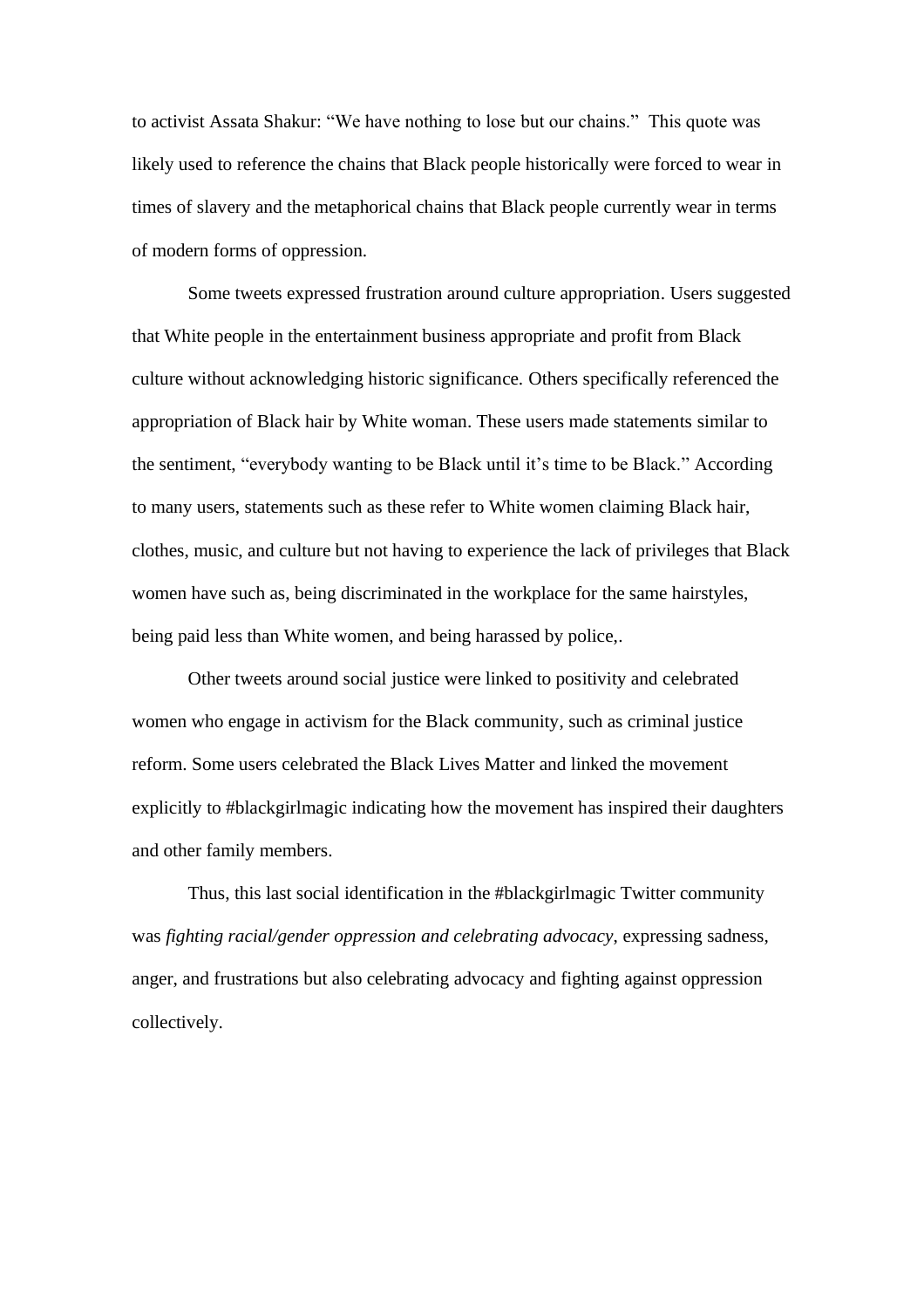#### **Discussion**

#### *#blackgirlmagic as a Digital Space for Complex Social Identities*

By applying a data feminist approach to analysing #blackgirlmagic tweets, I developed nine codes and visualized the co-occurrences of codes to uncover social identities. The most frequently occurring co-occurrences were among Black women's bodies and hair, affirmations, and pride, revealing a social identity of *pride and love around physical appearances*. These tweets celebrated Black women's natural textured hair and dark skin, which historically have been othered and pitted against a hegemonic and institutionalized standard of White beauty (Collins 2002). Although these tweets about body and hair were highly positive, they also included tensions and uncertainties. Another pattern focused on Black women's academic and professional achievements, revealing a social identity of *pride and love around accomplishments and roots*. This social identity speaks to the multiplicity of how Black women see themselves in this space: as academically talented, professional successful, physically beautiful, and from multiple nationalities. The last pattern of co-occurrences revealed a social identity of *fighting racial/gender oppression and celebrating advocacy*. Although these social justice tweets were connected to positivity and pride around advocacy, they were also connected to the dark and twisted history of slavery in the U.S. and ongoing oppression for Black girl and women. Taken together, these three prominent patterns reveal the highly positive and affirmative take on Black women's lived experiences but also their existing tensions, uncertainties, and adversities.

Although others have argued that the term "magic" limits Black girls in expressing their challenges (Chavers 2016; Adams-Bass and Bentley-Edwards 2020), in the context of the #blackgirlmagic Twitter community, magic embraced the good and the bad in these girls' lived experiences. Magic was the ability for Black girls to set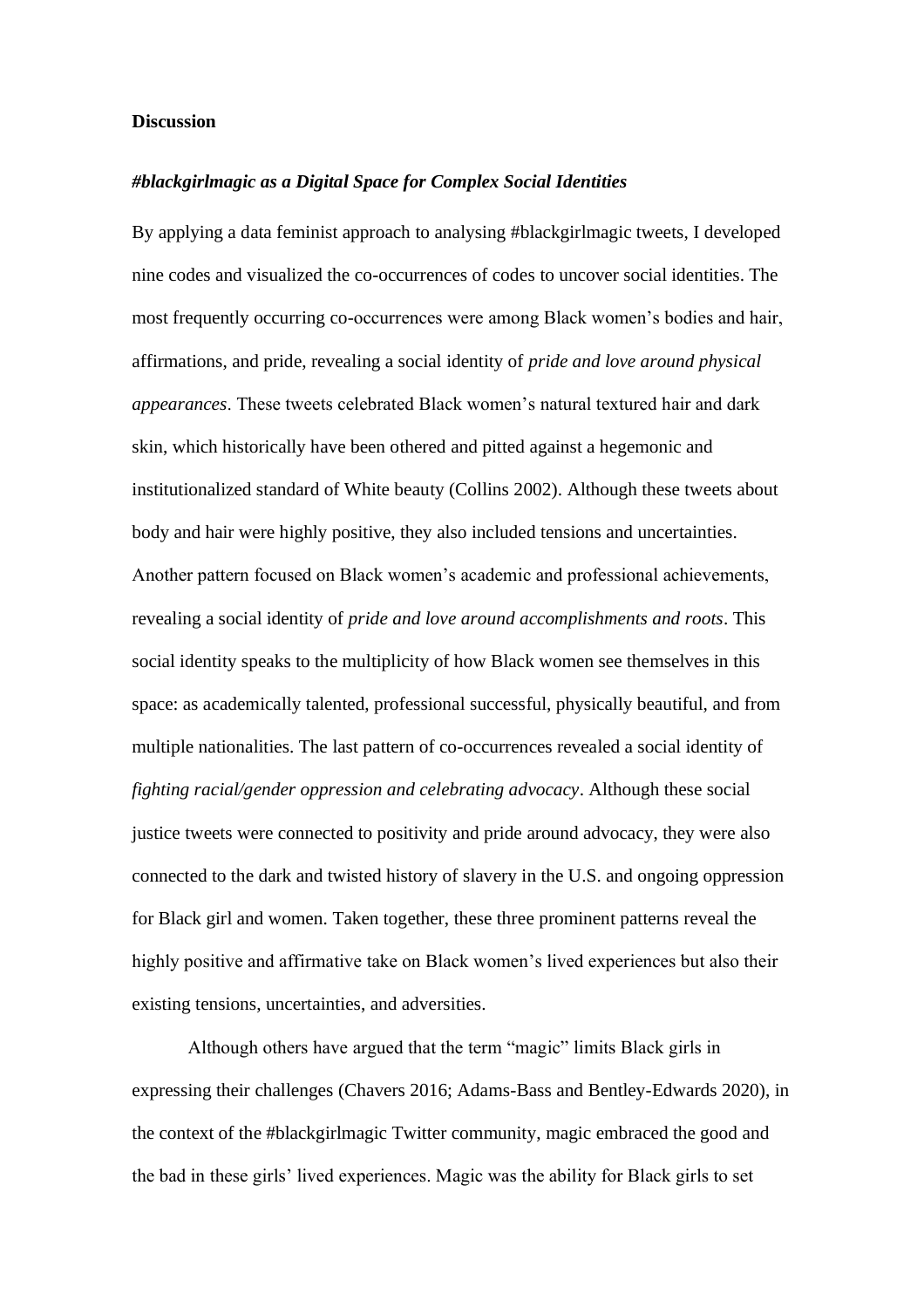their own standard of beauty that goes against the dominant standard and to take action to create counter-narratives despite being rendered invisible (Ladson-Billings 2017). Magic was used to provide the flexibility and imagination needed for surviving and persevering oppression (Toliver 2019) by engaging in creative forms of expressing feelings around and combating racial injustice. In other words, Black girls and women co-created this complex digital space around the term #blackgirlmagic that simultaneously embraced positive messaging and affirmation, as well as uncertainties, sadness, anger, and frustrations in the face of oppression.

Of course, these claims are not about all Black girls and certainly not about each individual Black girl in this Twitter community. Rather, these claims are about the collective social identities that the members of this hashtag community have declared to the public, which defy and challenge oppressive paradigms (De Kosnik and Feldman 2019; Gonzalez 2020; Konnelly 2015).

# *The Girls and Women of #blackgirlmagic as Knowledgeable Agents of the Digital*

Using a popular social media space, the girls and women of #blackgirlmagic came together to publicly display multiple, self-defined social identities. They were drawing from their own lived experiences and were agentive in rewriting narratives and images of themselves, engaging in sensemaking of their lives as knowledgeable agents (Lewis Ellison 2017).

In this study, there was evidence of all seven components of the Knowledge Agents of the Digital framework. At a holistic level, the girls and women of #blackgirlmagic created a collective *intersectional gender/race/class* digital space and shaped it to meet their needs and desires. In this sense, the members of this hashtag community *fostered agency* to publicly self-define themselves to the rest of the world.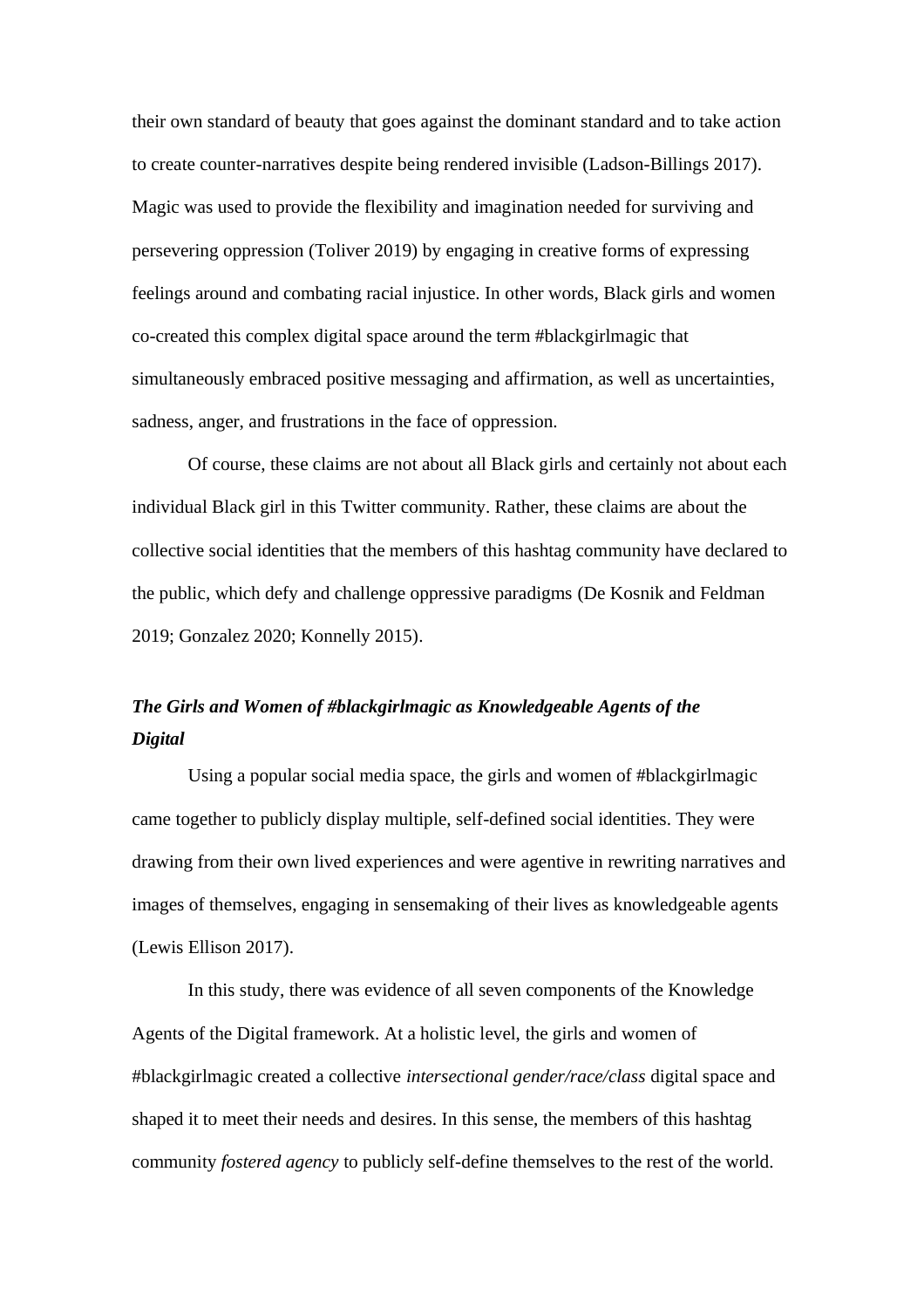The tweets revealed the ways in which their Blackness, femaleness, and socio-economic classes shaped their *lived experiences* as mothers, sisters, students, business owners, artists, activists, and more. And in some tweets, they drew on and shared their experiences in more than one of these roles.

The findings also highlighted the relationship between Black girls' hair, affirmations, and pride. Such tweets revealed how Black girls *embody the self,* posting photos of themselves and their friends and families, focusing on celebrating Black hair, skin, and clothing, but also at times expressing uncertainties and frustrations around dominant beauty standards. The tweets also revealed public displays of *reaffirming/selfdefining* their digital and nondigital roles through posted artifacts and responses to each other's work. For example, some artists engaged with their Twitter followers about their portraits of Black girls, showing how their artwork has been reformulated and has evolved over time. Moreover, the #blackgirlmagic Twitter community was a space where Black girls *possessed power/advocacy* and *disrupted* 

*oppression/inequities/injustices*. The Black girls who disrupted such oppression did so by referencing historic and current contexts of racism and sexism. For example, some tweets expressed frustration around Black bodies and hair being subjugated and appropriated by White people in positions of power. However, some tweets were linked to positivity and celebrated women who engaged in activism in Black communities, providing hope for those fighting for freedom.

Thus, this analysis suggests that #blackgirlmagic embodied the components of the Knowledgeable Agents of the Digital (Lewis Ellison 2017). This study contributes to a broader and nuanced understanding of being a knowledgeable agent in a racialized and gendered society, which may be a useful lens for analysing other non-dominant populations.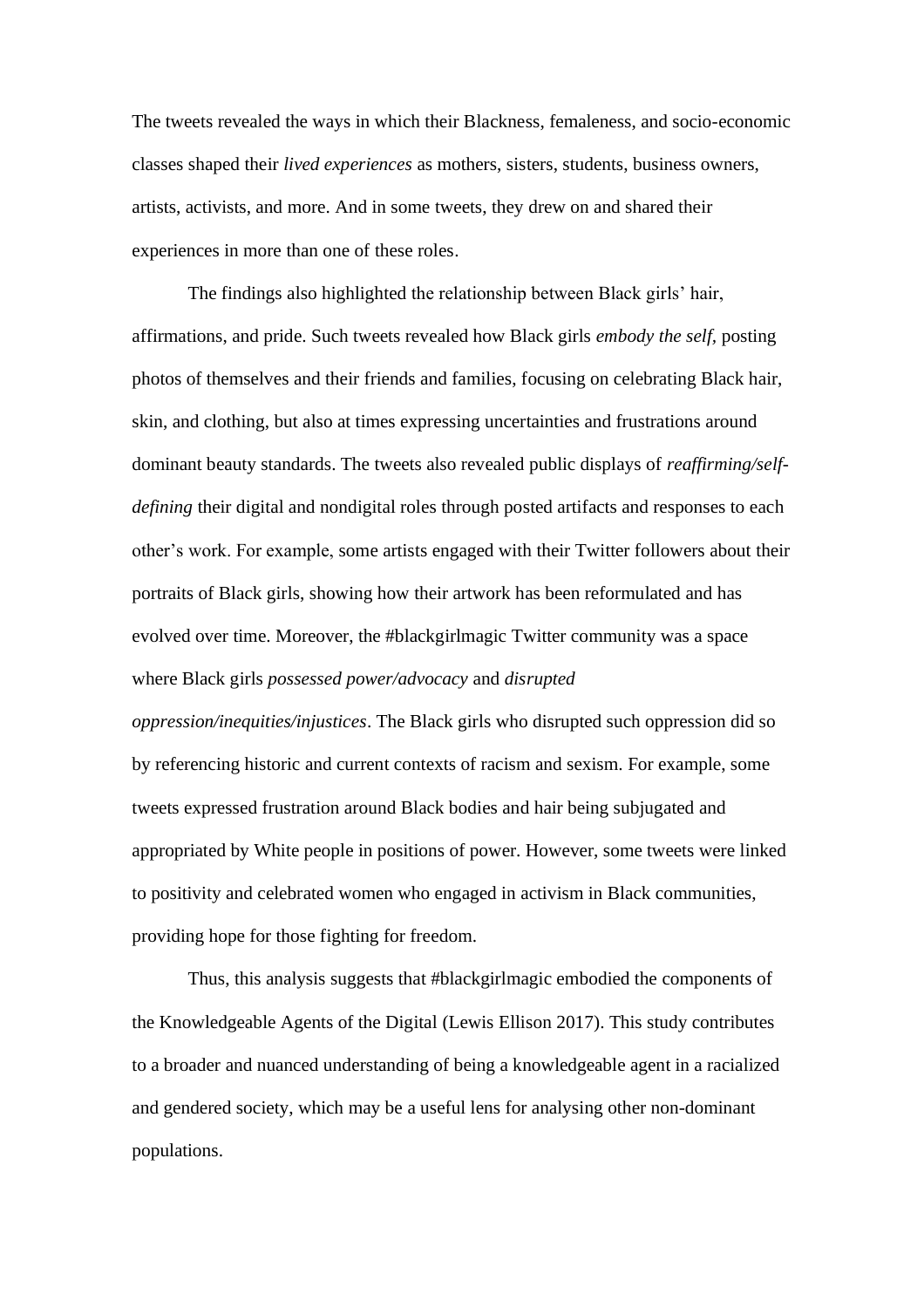#### *Reflections on Taking a Feminist Lens to Online Big Data Analysis*

Taking a feminist methodologies approach in this work required dismantling traditional dichotomies (Lykke 2010) such as public/private, domination/subordination, discursive/material, human/non-human, insider/outsider, and researcher/participant. One existing dichotomy that I encountered was human versus non-human. In the initial stages of this study, I discovered that my institution considers the collection of publicly available Twitter data as a non-human subjects study. I did not need to ask permission from nor notify the Twitter users that I would be analysing and publishing their public posts. However, I felt uneasy that my informants did not know that I downloaded and analyzed their data and that they were not involved or notified of this process. Through my ethical reflections and commitments, I decided to not publish any usernames or provide direct quotations that could put my informants at risk. I realized that publicly available data is not equivalent to openly sharable data.

Another existing dichotomy was private versus public. By viewing my participants as informants (Patterson 2018), I created an imagined conversation with them to understand their stories as much as possible, given the one-sided nature of the conversation. When I selected coded examples of tweets, I followed that person's timeline and profile to situate the tweet. Situating the tweet in a broader context of a user's profile helped me define and redefine the final set of codes. Moreover, I contemplated the power dynamics that existed as I filtered my informants' experiences through my chosen theoretical frameworks and methodologies without giving them an opportunity to validate my findings. Through these methodological choices, I viewed my informants as people, not as research subjects. Because my informants did not consent to their information being used in this particular venue of publication, I made ethical commitments to protect their privacy and dignity, not make specific claims about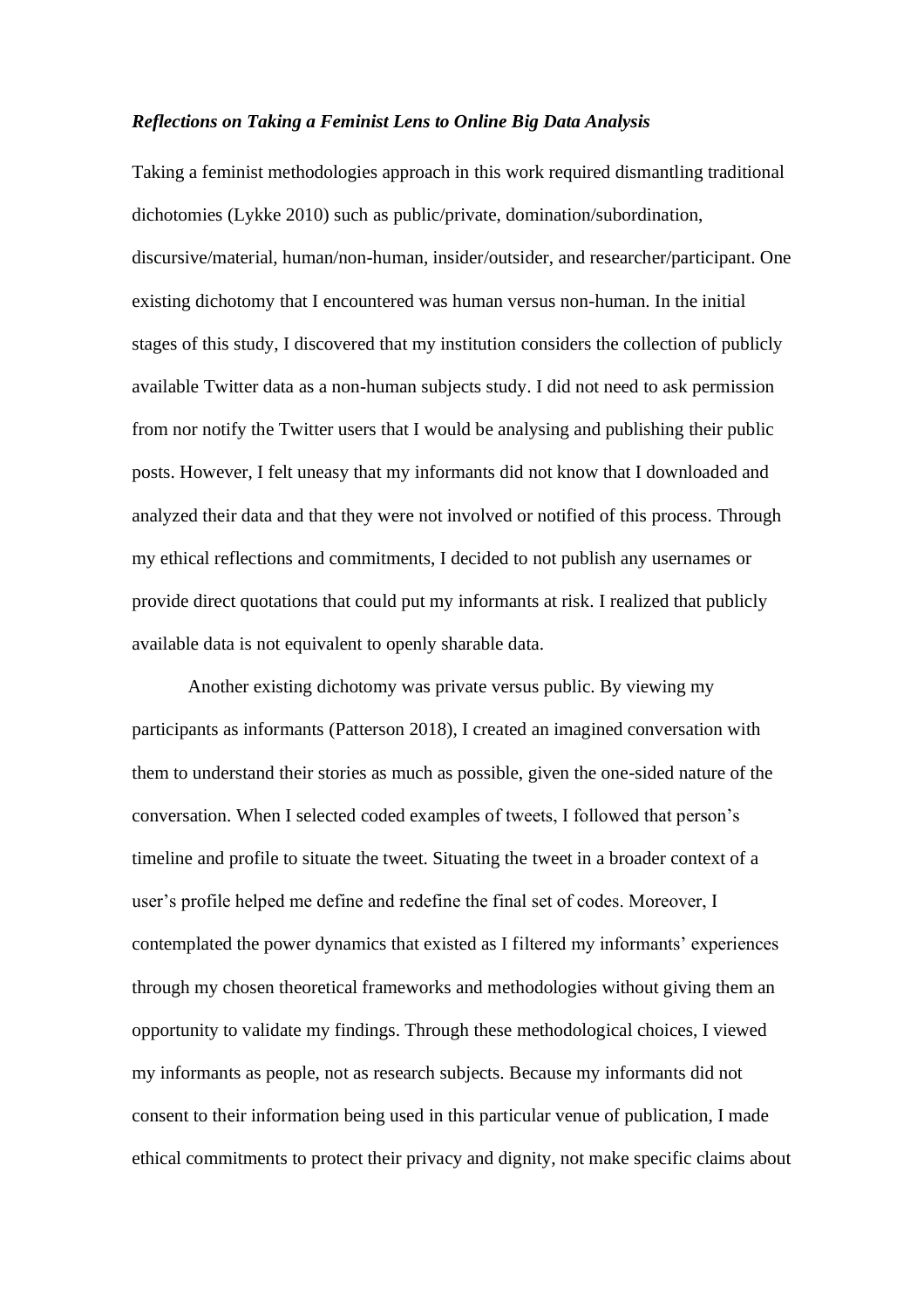individuals in this space, and represent the community as holistically and respectfully as possible.

The last dichotomy addressed in this study was insider versus outsider. During the research process, I reflected on my position along the insider/outsider spectrum across space and time. As a follower of the hashtag, I experienced and understood aspects of the #blackgirlmagic community. As a non-Black person and non-poster of the hashtag, there were aspects that were not relatable to my lived experiences and at times, I felt like an outsider and invisible "lurker" (Morrow, Hawkins, and Kern 2015). Through critical reflection as a feminist data scientist, I chose to ground this work in Black feminist thought theories and methodologies while understanding my perspective advantages (Ladson-Billings 2000) as a non-White woman, the limitations of my Whiteness as an Iranian-American woman (Maghbouleh 2017), and my outsiderness as a non-Black woman.

When engaging in critical reflexivity, I realized that the ethical and personal tensions that I acknowledged and sat with during the research process were a fundamental aspect of analysing online big data through an intersectional feminist lens. As complications increased, I came close to abandoning this work altogether. However, through further contemplation and feedback, I viewed the complications as opportunities to contribute to scholarship on ethical analysis of interactive online digital spaces and to provide new forms of counter-storytelling (Lewis Ellison and Solomon 2019) using big data. In this analysis, I used an integrated qualitative/quantitative data analysis approach that allows us to privilege those voices that are not often heard (Arastoopour Irgens 2019). My use of a data feminism lens in conjunction with the ENA tool for visualizing discourse allows for a form of data science counterstorytelling that moves away from a deficit perspective in education.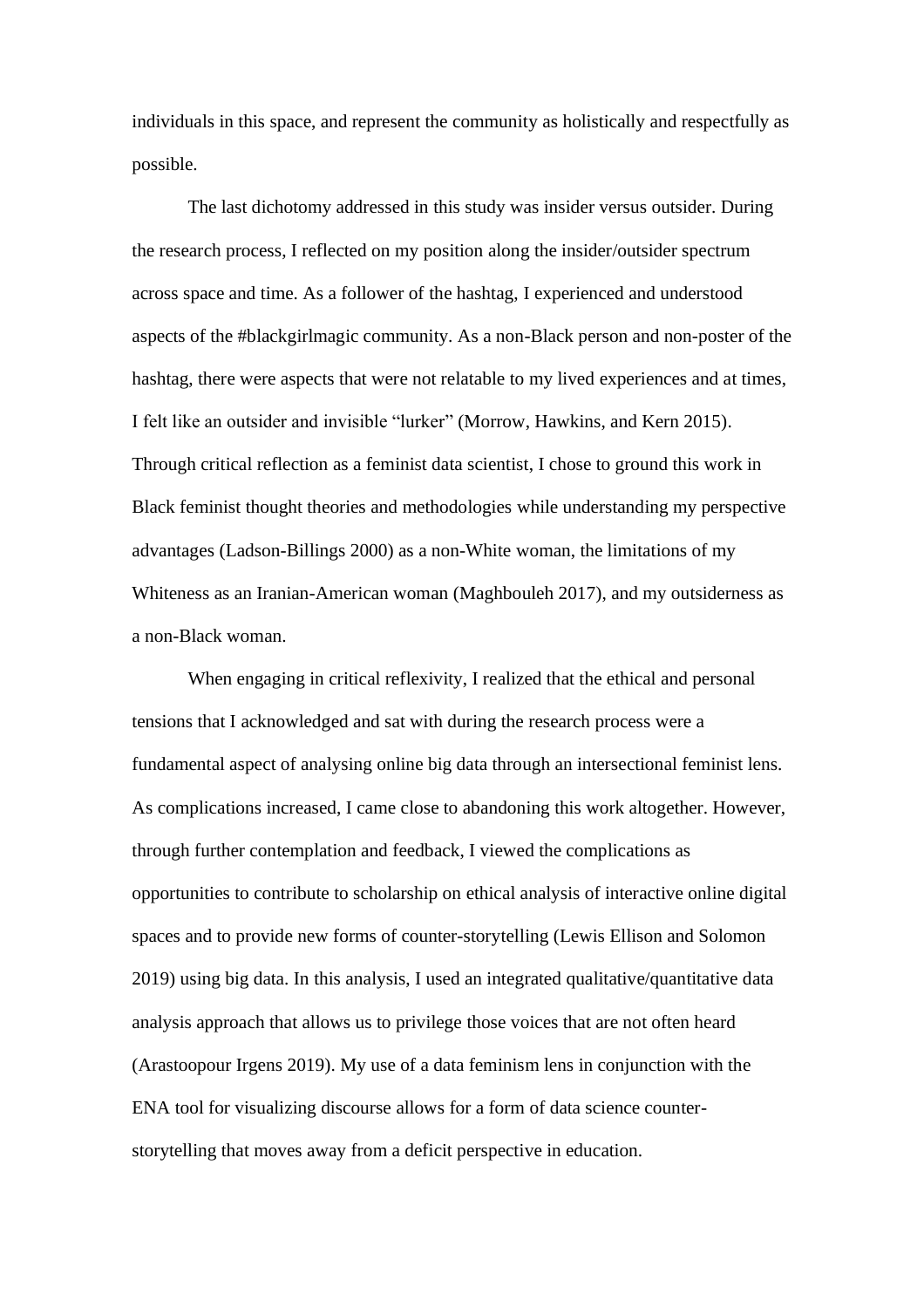I have presented one approach here, but more work is needed to explore alternative ethical approaches to online big data analysis. The easily accessible, seemly public datasets that researchers obtain can be traced back to humans. Without paying attention to the individuals who make up our datasets, we may cause harm to vulnerable populations who are harassed or under surveillance in online spaces. And without a humanistic lens, researchers may perpetuate biased or discriminatory views about the people in their datasets. Thus, in order to conduct online big data research with dignity and humanity, researchers cannot disconnect themselves from the people who live within our obtained datasets. We must be transparent about our choices in online big data research and explicit about the implications of such choices in our shared work in order to promote forms of good and to minimize harm.

### *Conclusion*

The #blackgirlmagic hashtag is an example of how online communities have the capacity to be powerful learning and identity development spaces for marginalized populations. Through a data feminism approach informed by intersectionality, the process of analysing data from this community required critical reflexivity. A data feminism approach meant dismantling traditional dichotomies in big data research, sitting with tensions and discomforts, and centering ethical, political, and relational commitments to our researched populations. Using these approaches, the analysis in this study showed that the #blackgirlmagic community promoted self-defined, complex social identities around Black beauty, academic/professional accomplishments, and social justice. Because the women and girls of #blackgirlmagic were agentive in rewriting and sharing narratives and images of themselves, they were also examples of knowledgeable agents of the digital. This study contributes to a broader and nuanced understanding of being in a racialized and gendered online and offline world.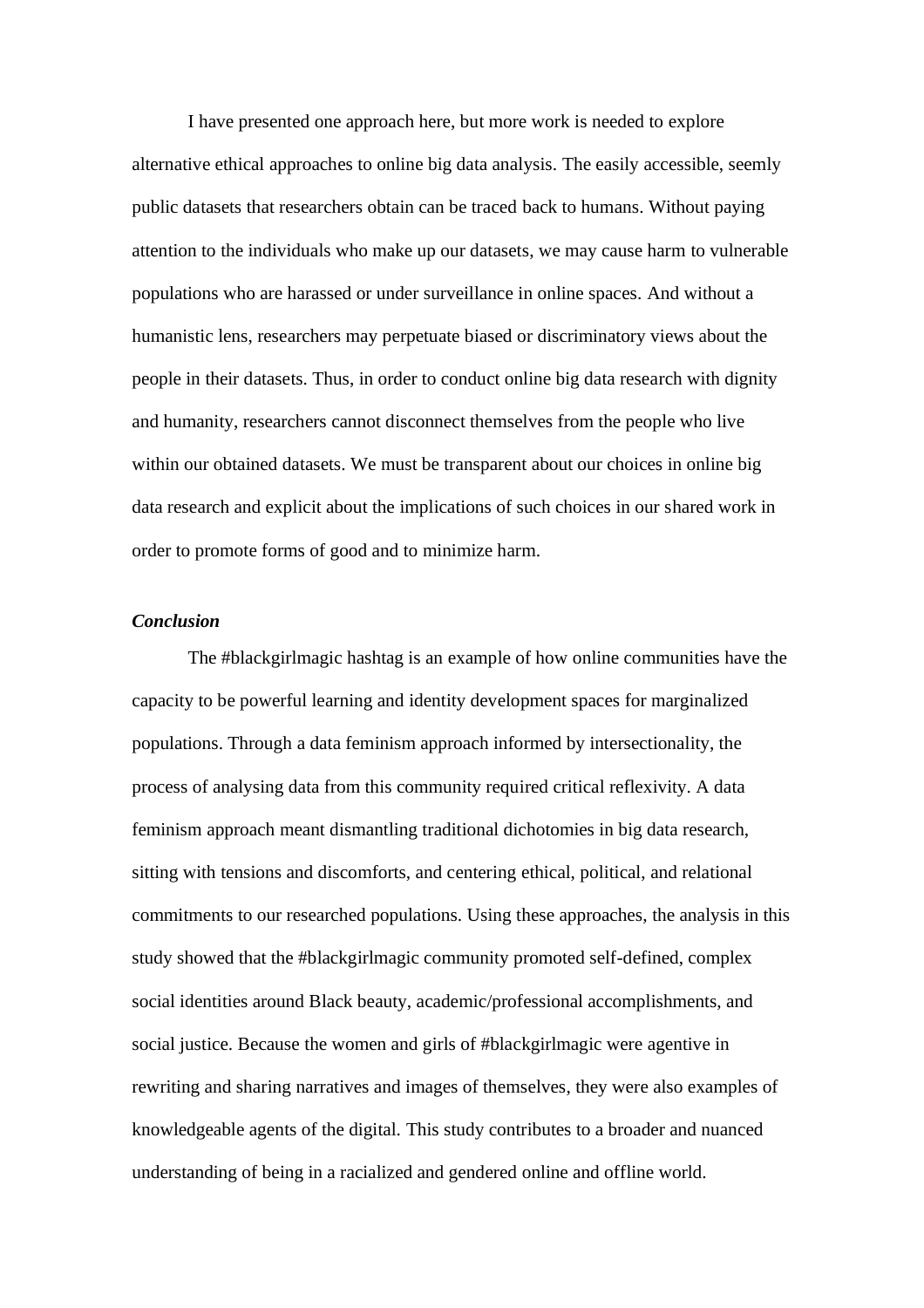### **Acknowledgements**

Thank you to the women and girls of the Twitter #blackgirlmagic community for

creating a complex and powerful digital space. And thank you to the reviewers of this

manuscript and the editors who provided valuable feedback that significantly improved

this publication.

#### **References**

- Adams-Bass, Valerie N., and Keisha L. Bentley-Edwards. 2020. "The Trouble With Black Girl Magic for Black Girls." In *Strong Black Girls: Reclaiming Schools in Their Own Image*, edited by Danielle Apugo, Lynnette Mawhinney, and Afiya Mbilishaka. New York: Teachers College Press.
- Arastoopour, Golnaz, Naomi C. Chesler, and David Williamson Shaffer. 2014. "Epistemic Persistence: A Simulation-Based Approach to Increasing Participation of Women in Engineering." *Journal of Women and Minorities in Science and Engineering* 20 (3).
- Arastoopour, Golnaz, David Williamson Shaffer, Zachari Swiecki, A. R. Ruis, and Naomi C. Chesler. 2016. "Teaching and Assessing Engineering Design Thinking with Virtual Internships and Epistemic Network Analysis." *International Journal of Engineering Education* 32 (2).
- Arastoopour Irgens, Golnaz. 2019. "Quantitative Ethnography Across Domains: Where We Are and Where We Are Going." Keynote presented at the International Conference for Quantitative Ethnography, Madison, WI, October. https://mediaspace.wisc.edu/media/1\_wc2vypki.
- Arastoopour Irgens, Golnaz, Sugat Dabholkar, Connor Bain, Philip Woods, Kevin Hall, Hillary Swanson, Michael Horn, and Uri Wilensky. 2020. "Modeling and Measuring High School Students' Computational Thinking Practices in Science." *Journal of Science Education and Technology*, February. https://doi.org/10.1007/s10956-020-09811-1.
- Braun, Virginia, and Victoria Clarke. 2006. "Using Thematic Analysis in Psychology." *Qualitative Research in Psychology* 3 (2): 77–101.
- Chavers, Linda. 2016. "Here's My Problem With #BlackGirlMagic." ELLE. January 13, 2016. https://www.elle.com/life-love/a33180/why-i-dont-loveblackgirlmagic/.
- Collins, Patricia Hill. 2002. *Black Feminist Thought: Knowledge, Consciousness, and the Politics of Empowerment*. New York, NY: Routledge.
- Collins, Patricia Hill, and Sirma Bilge. 2020. *Intersectionality*. Second Edition. Cambridge, UK: John Wiley & Sons.
- Corple, Danielle J., and Jasmine R. Linabary. 2020. "From Data Points to People: Feminist Situated Ethics in Online Big Data Research." *International Journal of Social Research Methodology* 23 (2): 155–68. https://doi.org/10.1080/13645579.2019.1649832.
- De Kosnik, Abigail, and Keith P. Feldman. 2019. "Introduction: The Hashtags We've Been Forced to Remember." In *#identity*, edited by Abigail De Kosnik and Keith P. Feldman, 1–19. Hashtagging Race, Gender, Sexuality, and Nation. University of Michigan Press. https://www.jstor.org/stable/j.ctvndv9md.4.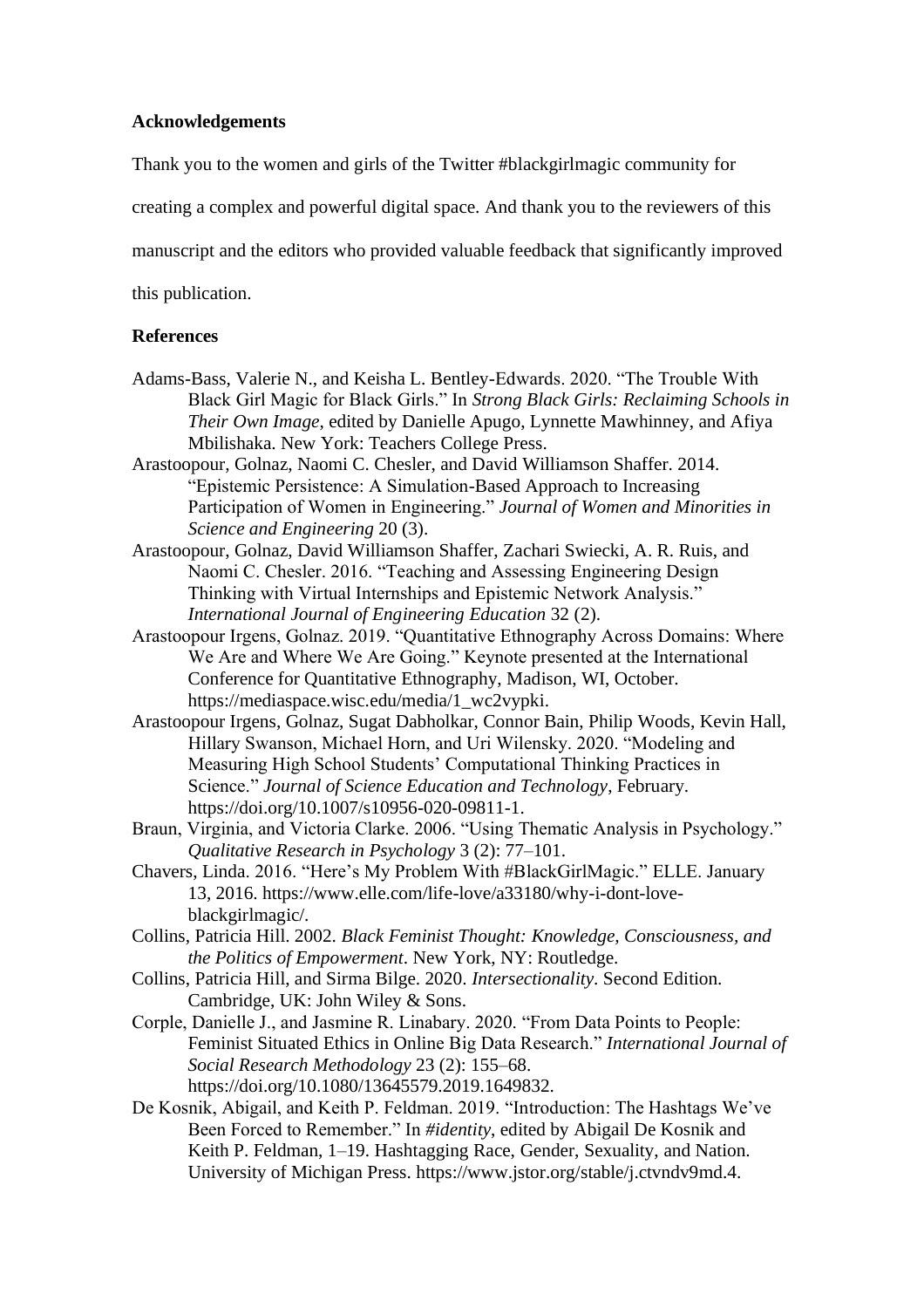- D'Ignazio, Catherine, and Lauren F. Klein. 2020. *Data Feminism*. Cambridge, Massachusetts: The MIT Press.
- Donato-Sapp, Helena. 2020. "Black Girl Magic Is a Glorious Gift." In *Strong Black Girls: Reclaiming Schools in Their Own Image*, edited by Danielle Apugo, Lynnette Mawhinney, and Afiya Mbilishaka. New York: Teachers College Press.
- Duthely, Regina. 2017. "Black Feminist Hip-Hop Rhetorics and the Digital Public Sphere." *Changing English* 24 (2): 202–12. https://doi.org/10.1080/1358684X.2017.1310458.
- Flake, Ebony. 2017. "As #BlackGirlMagic Turns Four Years Old, CaShawn Thompson Has A Fresh Word For All The Magical Black Girls." Blavity News & Politics. August 19, 2017. https://blavity.com/as-blackgirlmagic-turns-four-years-oldcashawn-thompson-has-a-fresh-word-for-all-the-magical-black-girls.

Foster, Kimberly. 2016. "Dr. Linda Chavers on #BlackGirlMagic and the Article That Started a Firestorm - For Harriet | Celebrating the Fullness of Black Womanhood." *For Harriet*, January 15, 2016. http://www.forharriet.com/2016/01/dr-linda-chavers-on-blackgirlmagicand.html.

Gonzalez, Victoria M. 2020. "Where Is the 'We' in Online Social Movements?: Rethinking the Role of Collective Identity in Online Activism." Ph.D., United States -- New Jersey: Rutgers The State University of New Jersey, School of Graduate Studies.

https://search.proquest.com/docview/2426123272/abstract/3FCE0E6EE01E4AE 6PQ/1.

- Gorski, Paul C. 2011. "Unlearning Deficit Ideology and the Scornful Gaze: Thoughts on Authenticating the Class Discourse in Education." *Counterpoints* 402: 152–73.
- Haraway, Donna. 1988. "Situated Knowledges: The Science Question in Feminism and the Privilege of Partial Perspective." *Feminist Studies* 14 (3): 575–99. https://doi.org/10.2307/3178066.
- Hay, Kellie, Rebekah Farrugia, and Deidre Smith. 2018. "D.S. Sense's 'On My Detroit Everything': Self-Articulating Black Girl Magic." *Arts* 7 (2): 17. https://doi.org/10.3390/arts7020017.
- Konnelly, Alexah. 2015. "#Activism: Identity, Affiliation, and Political Discourse-Making on Twitter." *The Arbutus Review* 6 (1): 1–16. https://doi.org/10.18357/ar.konnellya.612015.
- Ladson-Billings, Gloria. 2000. "Racialized Discourses and Ethnic Epistemologies." In *Handbook of Qualitative Research*, edited by Norman K. Denzin and Yvonna S. Lincoln, 2nd ed. Thousand Oaks, Calif: Sage Publications.
	- ———. 2017. "Black Girls Are More Than Magic." *Bank Street Occasional Paper Series* 2017 (38): 6.
- Lewis Ellison, Tisha. 2017. "Integrating and Humanizing Knowledgeable Agents of the Digital and Black Feminist Thought in Digital Literacy Research." In *Handbook of Writing, Literacies, and Education in Digital Cultures*, edited by Kathy A. Mills, Amy Stornaiuolo, Anna Smith, and Pandya Jessica Zacher, 1st ed., 88–98. Routledge. https://doi.org/10.4324/9781315465258-10.

-. 2019. "The Matter of Parents' Stories: Urban African American Mothers' Counter-Stories About the Common Core State Standards and Quality Teaching." *Urban Education* 54 (10): 1431–61.

https://doi.org/10.1177/0042085917702199.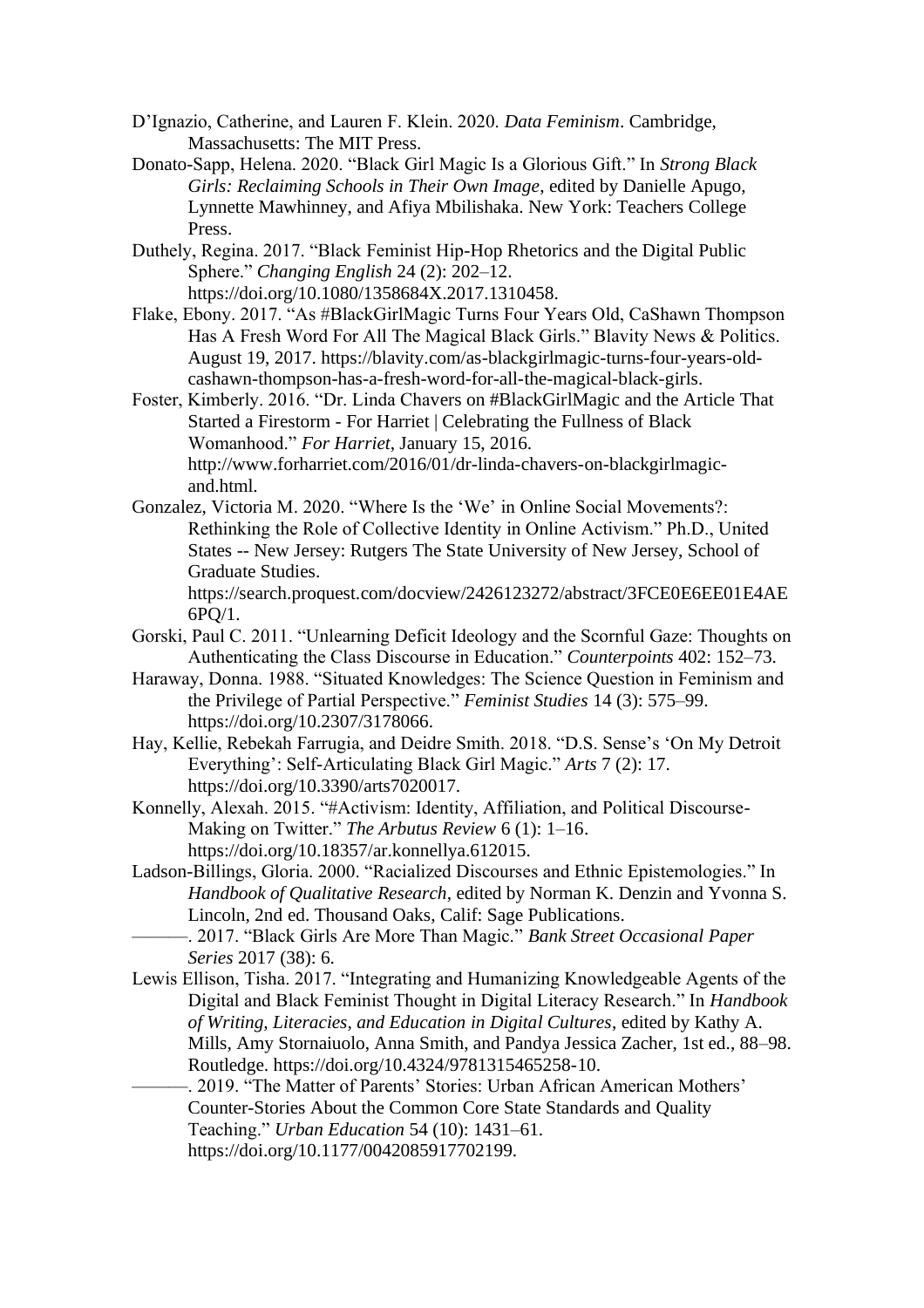- Lewis Ellison, Tisha, and David E. Kirkland. 2014. "Motherboards, Microphones and Metaphors: Re-Examining New Literacies and Black Feminist Thought through Technologies of Self." *E-Learning and Digital Media* 11 (4): 390–405. https://doi.org/10.2304/elea.2014.11.4.390.
- Lewis Ellison, Tisha, and Marva Solomon. 2019. "Counter-Storytelling vs. Deficit Thinking around African American Children and Families, Digital Literacies, Race, and the Digital Divide." *Research in the Teaching of English* 53 (3): 223– 24.
- Lykke, Nina. 2010. *Feminist Studies: A Guide to Intersectional Theory, Methodology and Writing*. Routledge.
- Maghbouleh, Neda. 2017. *The Limits of Whiteness: Iranian Americans and the Everyday Politics of Race*. 1st edition. Stanford, California: Stanford University Press.
- Mann, Larisa Kingston. 2014. "What Can Feminism Learn from New Media?" *Communication and Critical/Cultural Studies* 11 (3): 293–97. https://doi.org/10.1080/14791420.2014.926244.
- Markham, Annette. 2012. "FABRICATION AS ETHICAL PRACTICE: Qualitative Inquiry in Ambiguous Internet Contexts." *Information, Communication & Society* 15 (3): 334–53. https://doi.org/10.1080/1369118X.2011.641993.
- Marquart, Cody, Zachari Swiecki, Wesley Collier, Brendan Eagan, Roman Woodward, and David Williamson Shaffer. 2019. *RENA: Epistemic Network Analysis* (version 0.2.0.1). https://cran.r-project.org/web/packages/rENA/index.html.
- Mercer, Justine. 2007. "The Challenges of Insider Research in Educational Institutions: Wielding a Double‐edged Sword and Resolving Delicate Dilemmas." *Oxford Review of Education* 33 (1): 1–17. https://doi.org/10.1080/03054980601094651.
- Metcalf, Jacob, and Kate Crawford. 2016. "Where Are Human Subjects in Big Data Research? The Emerging Ethics Divide." *Big Data & Society* 3 (1): 2053951716650211. https://doi.org/10.1177/2053951716650211.
- Morrow, Oona, Roberta Hawkins, and Leslie Kern. 2015. "Feminist Research in Online Spaces." *Gender, Place & Culture* 22 (4): 526–43. https://doi.org/10.1080/0966369X.2013.879108.
- Patterson, Ashley. 2018. "YouTube Generated Video Clips as Qualitative Research Data: One Researcher's Reflections on the Process." *Qualitative Inquiry* 24 (10): 759–67. https://doi.org/10.1177/1077800418788107.
- Ravn, Signe, Ashley Barnwell, and Barbara Barbosa Neves. 2020. "What Is 'Publicly Available Data'? Exploring Blurred Public–Private Boundaries and Ethical Practices Through a Case Study on Instagram." *Journal of Empirical Research on Human Research Ethics* 15 (1–2): 40–45. https://doi.org/10.1177/1556264619850736.
- Shaffer, David Williamson. 2017. *Quantitative Ethnography*. Madison, WI: Cathcart Press.
- Shaffer, David Williamson, and A.R. Ruis. 2017. "Epistemic Network Analysis: A Worked Example of Theory-Based Learning Analytics." *Handbook of Learning Analytics*.
- Silge, Julia, and David Robinson. 2016. "Tidytext: Text Mining and Analysis Using Tidy Data Principles in R." *Journal of Open Source Software* 1 (3): 37.
- Tajfel, Henri. 2010. *Social Identity and Intergroup Relations*. Vol. 7. Cambridge University Press.
- Thomas, Dexter. 2015. "Why Everyone's Saying 'Black Girls Are Magic.'" Los Angeles Times. September 10, 2015.